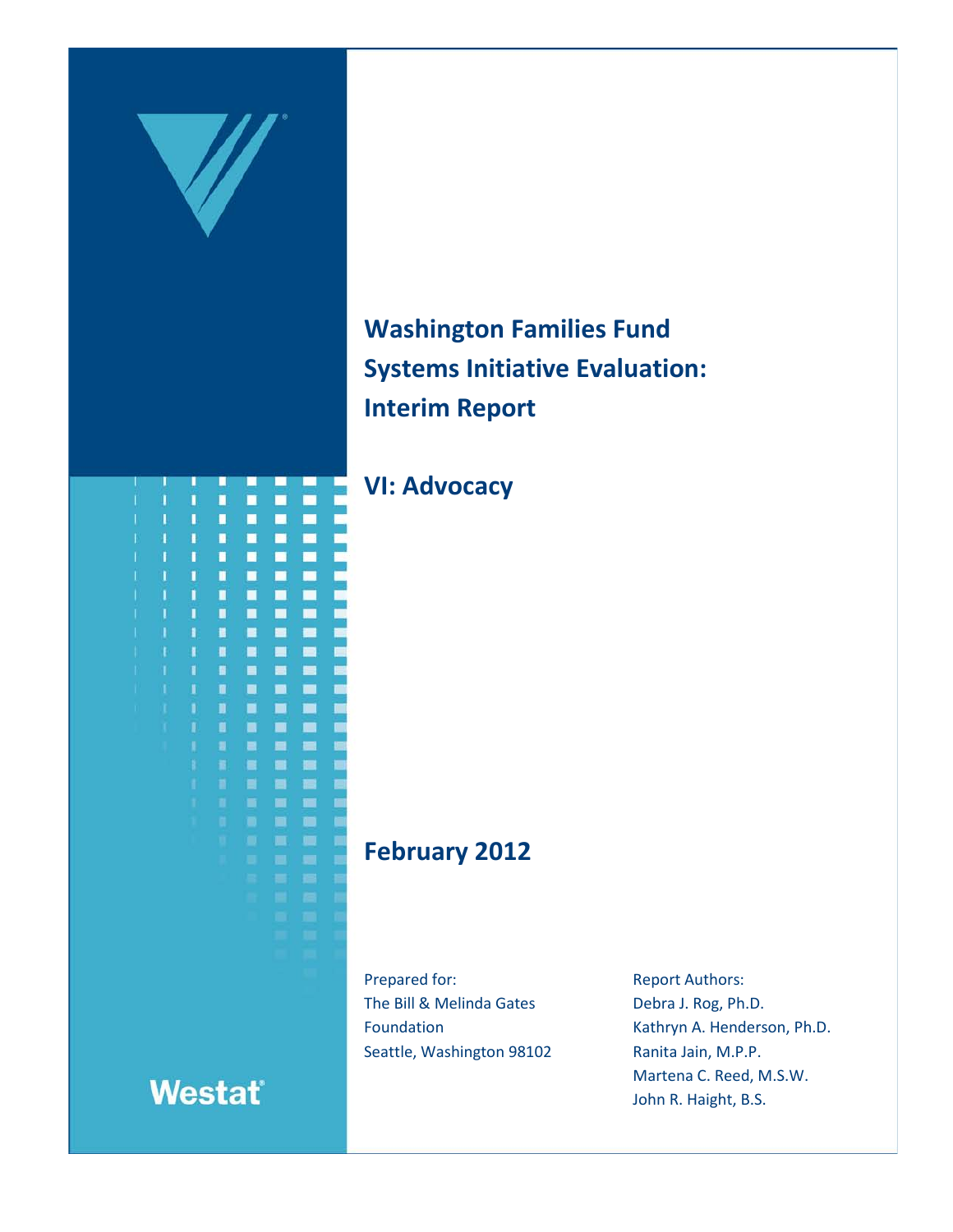#### **Overview**

The Washington Families Fund (WFF) Systems Initiative is a \$60 million comprehensive systems change intervention aimed at ending family homelessness. Implemented in three counties in the Puget Sound region of Washington State (King, Pierce, and Snohomish), the Initiative is guided by a theory of change that builds on proven and best practices as well as emerging new concepts from a number of communities across the United States. The Initiative, created over the course of several years by the Bill and Melinda Gates Foundation (BMFG), was approved in October 2007 and officially launched in 2009. Building Changes, a local nonprofit organization with a long history of working on homelessness issues at local, state, and federal levels that was designated in 2004 by the state to oversee a public and private pool of funds for statewide supportive housing programs, was selected by the Bill and Melinda Gates Foundation (BMGF) in 2009 as the intermediary to operate the Initiative. The three communities were funded to conduct a three-stage planning process, culminating at the end of 2010 in multi-year implementation plans that are currently being put into action. [1](#page-1-0)

Westat, a national research firm with extensive background in the evaluation of program and systemlevel interventions for homeless families, has been commissioned to conduct a longitudinal evaluation of both the implementation and outcomes of the Initiative. This first set of coordinated reports documents both the baseline status of the systems for homeless families in each of the counties prior to the Initiative and the implementation of the Initiative in its first two years after the launch (2009–2011). The reports are intended to provide a foundation of understanding of the Initiative and to provide formative feedback to BMGF, Building Changes, and stakeholders in the Initiative counties.

The eight brief reports, all under the title, *Washington Families Fund Systems Initiative Evaluation: 2012 Interim Report*, are available on BuildingChanges.org. They include the following:

#### Executive Summary

Summary of Key Baseline and Early Implementation Findings

- I. The Role of the Funder
- II. The Role of the Intermediary
- III. The Role of the Evaluation
- IV. The Role of the Counties: Promising Practices
- V. Interagency Collaboration and Data-Driven Decision Making
- VI. Advocacy

 $\overline{a}$ 

<span id="page-1-0"></span><sup>&</sup>lt;sup>1</sup> Due to changes in the economic climate since the strategy was initially approved in 2007 and the length of time it took for the Initiative to unfold, BMGF has decided to extend the timeframe of the Initiative for an additional three years to allow for economic recovery.

WFF Systems Initiative Evaluation: 2012 Interim Report **Page 2** and Page 2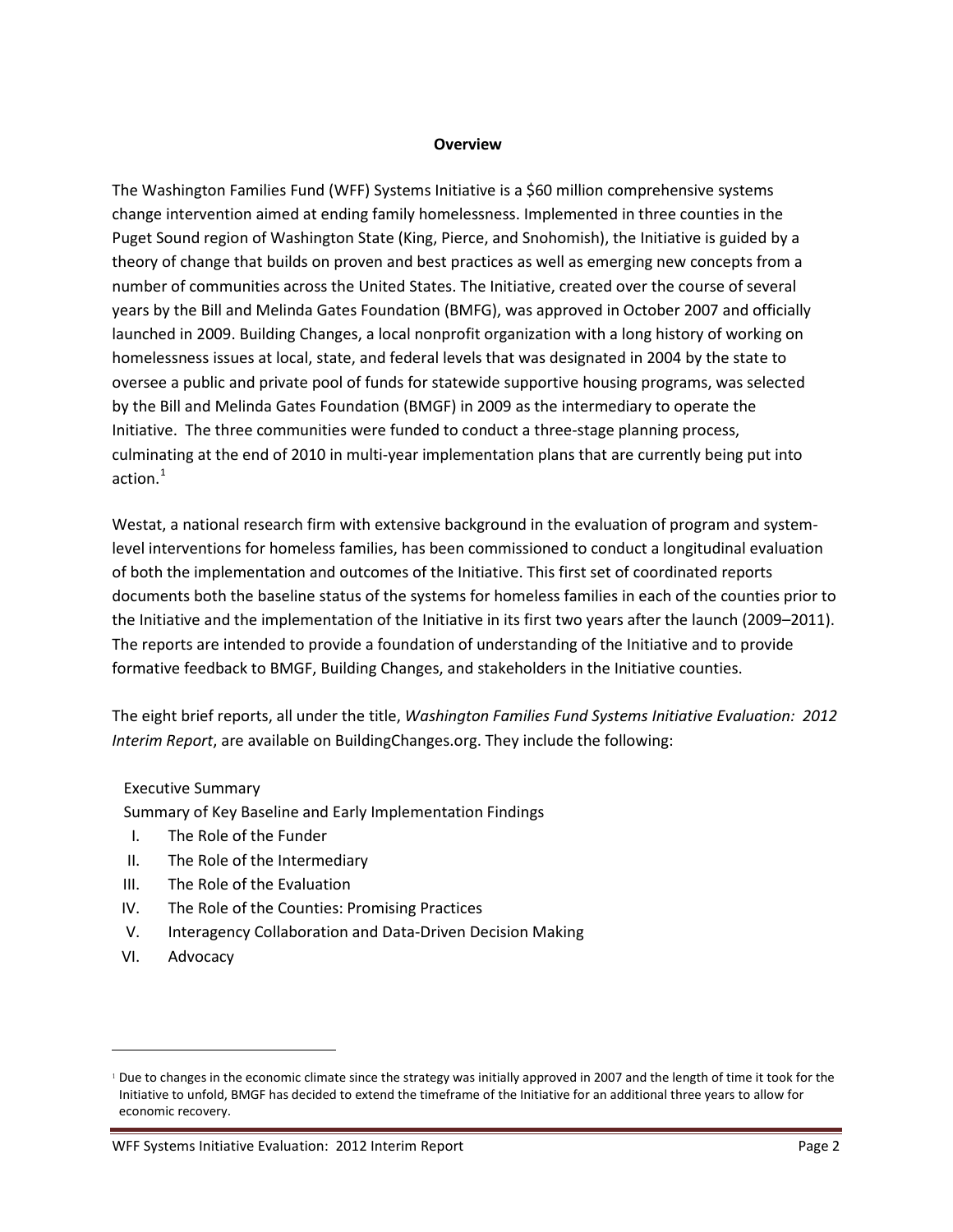Three sets of appendices include additional description and analysis of the implementation of the Initiative in each of the counties (Appendices I A-C); the role of selected organizations in the system and in the Initiative (Appendices II A-G); and the list of key informants for our site visits in Summer 2009 and February 2011 (Appendix III).

This report describes the Foundation and Building Changes' advocacy efforts, which constitute one of the four focus areas outlined in the Theory of Change of the WFF Systems Initiative. Advocacy has been defined as building awareness and support among policymakers and key third parties about emerging strategies to end family homelessness, a sense of shared accountability, and a broad base of support for reallocating existing resources and promoting new sources of funds. We begin this report with an overview of the role of advocacy within the Initiative, followed by a description of the advocacy activities and grants conducted in the first two years of the Initiative, and an appraisal of the efforts and their impact to date.

## **Overview of the Role of Advocacy within the WFF Systems Initiative**

Since the beginning of the Initiative's strategy development phase (described in Chapter I: *The Role of the Funder),* the Foundation has had a strong emphasis on building awareness and support for the Initiative itself, as well as an emphasis on making the public aware of the problems of family homelessness and how the problem can be successfully addressed.

Building Changes also has had a role in advocacy prior to the Initiative. For example, a main area of its work has been in helping to stabilize and strengthen homeless advocacy at the state level. In particular, between 2009 and 2011, Building Changes played a key role in the state advocacy arena. During this time, one of state's key homeless advocacy organizations, the Washington State Coalition for the Homeless (WSCH), was undergoing internal capacity issues that were limiting its ability to lobby at the state level. In 2009, the WSCH started conversations with both Building Changes and the Washington Low Income Housing Alliance (WLIHA) about a possible merger, and in 2011 a merger between WSCH and WLIHA was finalized. While these conversations were in process, Building Changes provided support to navigate the transition and fill gaps in the state's homelessness advocacy agenda. These supports include: registering as lobbyists to help staff the statewide legislative process; providing in-kind staff and support for the 2010 and 2011 Annual Homeless Conferences that were typically led by WSCH; and having Building Changes' Executive Director join the board of WLIHA in 2010.

Advocacy activities that are part of the Systems Initiative are expected to bolster all other areas of the Initiative, including: helping the Initiative counties effectively implement the pillars of promising practices; supporting effective collaboration and coordination among the providers and other stakeholders that provide for resources to support the pillars; and encouraging the necessary development or enhancement of data systems that provide reliable, accurate, and timely data to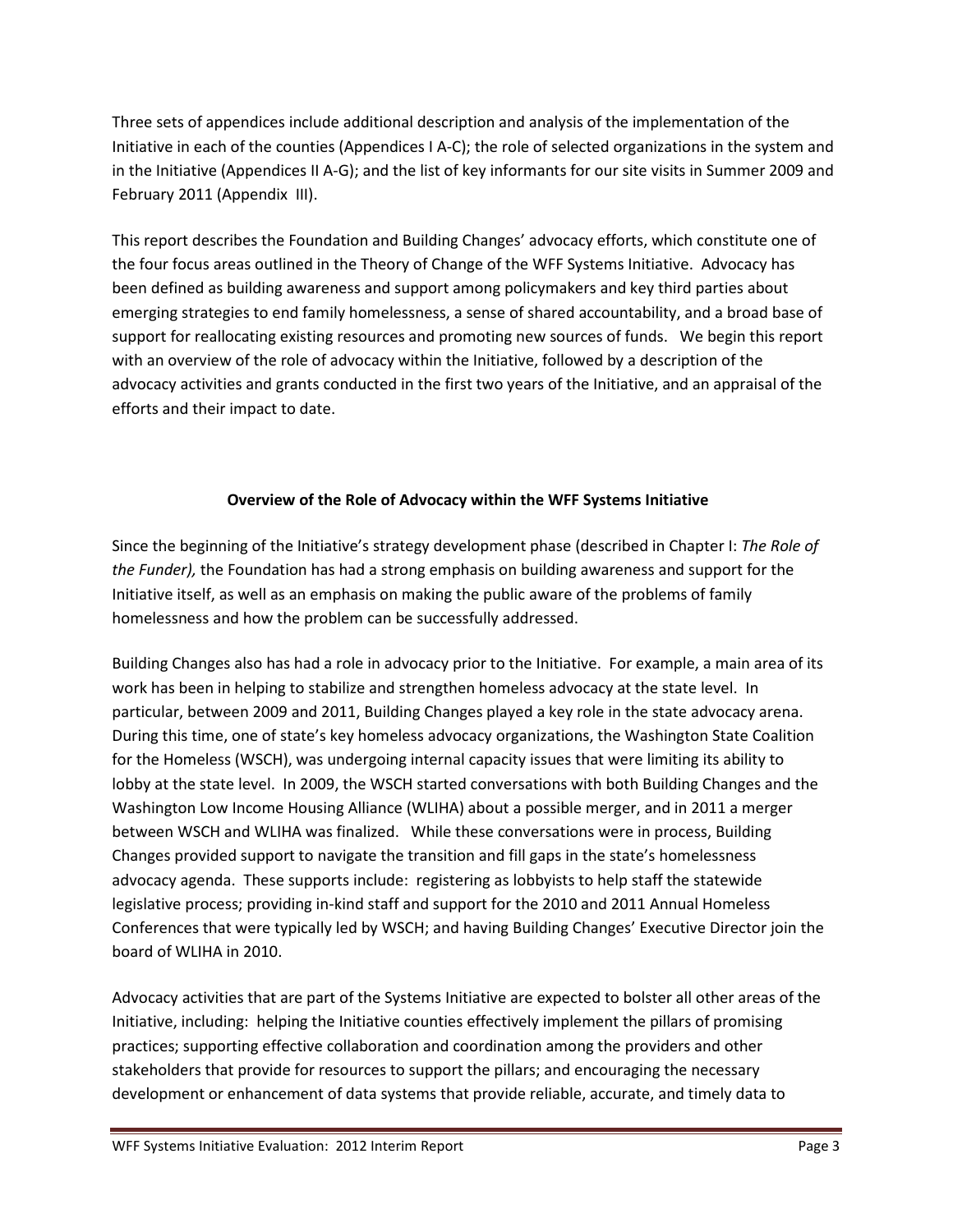inform decision-making at service and system levels. As of February 2012, advocacy efforts within the Initiative have been primarily conducted by the Foundation and Building Changes and have included:

- Meetings with government official, including extensive and ongoing contacts with municipal, county, state and federal officials to help foster and support policies and programs that can help to prevent and reduce homelessness;
- Targeted legislative advocacy to remove barriers and improve implementation practices in homeless programs;
- Policy papers that synthesize existing research and best practices implemented by various communities and propose strategies to prevent and reduce family homelessness;
- Pilot projects aimed at reforming both mainstream and homeless services systems;
- Site visits and learning trips for participants in the three counties and the State to communities across the country where innovative practices and reforms are underway;
- Participation and leadership of Foundation staff in Funders Together to End Homelessness, a national network of funders supporting grant-making to end homelessness; and
- Funding of nearly 30 grants to a range of organizations in the counties and across the state intended to both increase visibility of family homeless and mobilize support for needed policy changes.

Each of these areas is described in sections below.

## **Meetings with Government Officials**

As described in both Chapter I: *The Role of the Funder* and Chapter II: *The Role of the Intermediary*, the Foundation and Building Changes spend much of their time meeting and connecting with local, state, and federal government officials. The goals of this work are to keep abreast of changes that are occurring that may affect at risk and homeless families, maintain the visibility of the Initiative at these various levels, and influence policy changes that can benefit the Initiative as well as changes in systems that serve homeless families more widely. Advocacy with government officials occurs through one to one meetings; ongoing groups such as each county's Funders Group, the Washington Families Fund Leadership Committee, and the tri-county monthly meetings; and more formal convenings.

*Engaging Federal Partners.* Meetings with federal officials have occurred both in the Pacific Northwest and in Washington, D.C. For example, in 2010, the Foundation hosted key representatives from federal departments, such as HUD, HHS and USICH, who visited the Pacific Northwest and met with Washington State leaders and various stakeholders in the Initiative counties. During this visit, representatives met with the Initiative's intermediary and stakeholders with the state and Initiative counties. Later in that same year, the Foundation sponsored a trip for Initiative stakeholders to visit government officials in Washington, D.C. A contingent of 12 individuals, including representatives from the Foundation, Building Changes, Washington State, the Initiative counties, local housing authorities, and provider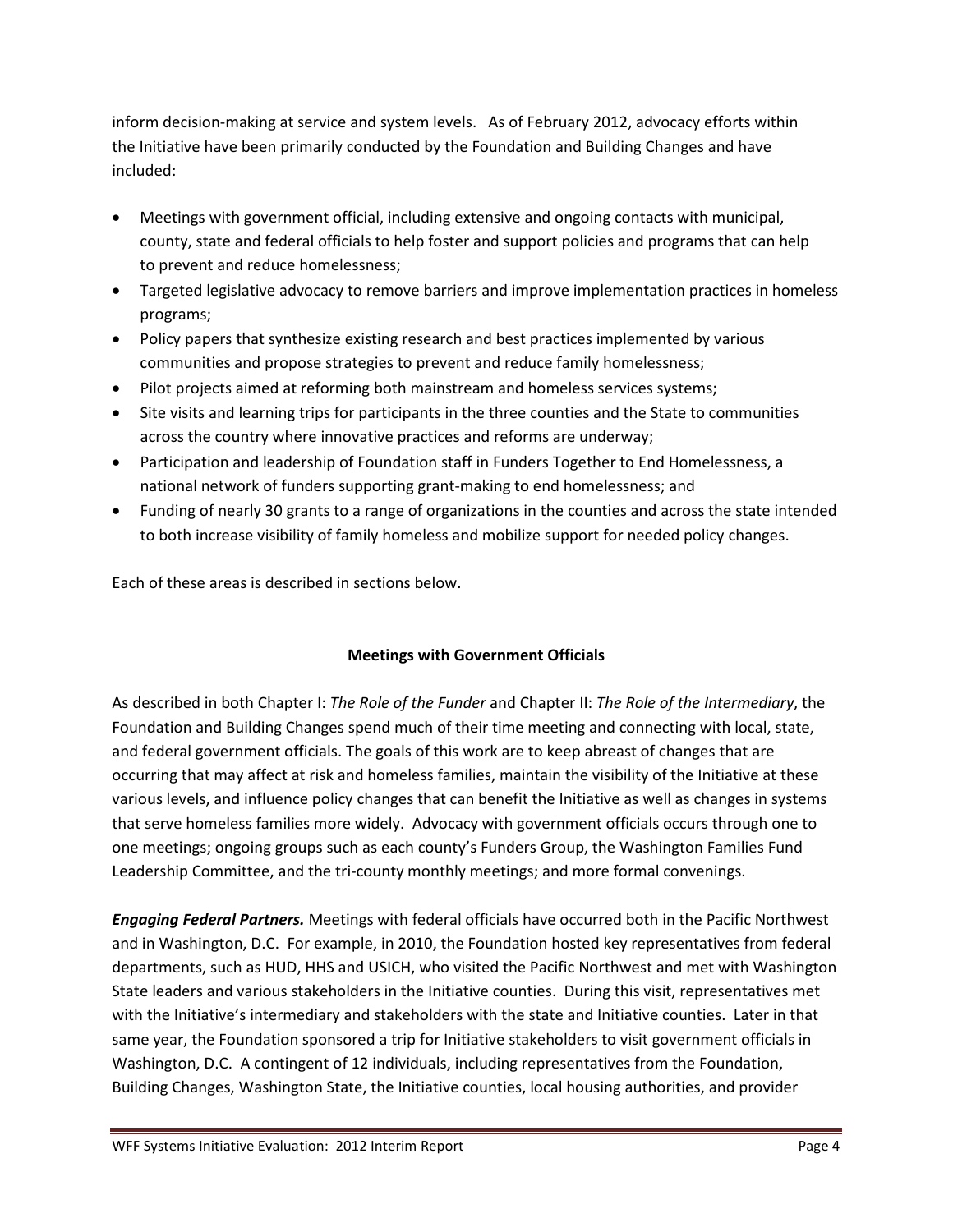organizations, took a three day trip to Washington, D.C. to meet with federal officials at the White House, HUD, HHS, and the Department of Labor. The goals of the trip were to inform federal partners about the activities underway in Washington State and in the Initiative counties, to develop new and strengthen existing partnerships with multiple systems and stakeholders at the federal level, and to outline opportunities for further partnership. While on the trip, the Pacific Northwest contingency learned that the federal agencies were initiating cross-systems work among one another and were able to discuss how this work could assist efforts at the local and state level. Federal agency officials offered advice on areas where the Initiative could focus to potentially gain federal policy and funding support. These areas included programming targeted towards homelessness prevention, education and training for TANF and veteran families, and housing and child welfare. The meeting also highlighted to participants how much of the funding at the federal level continues to operate in silo fashion, despite the efforts to bridge the work.

*Washington Families Fund Leadership Committee.* The WFF Leadership Committee also is a vehicle aimed at helping promote change at the state level. This Committee was established by Building Changes according to a Memorandum of Understanding (MOU) signed by 24 entities in March of 2009. This MOU articulated a shared intention to continue and expand the public-private partnership administered by Building Changes, known as the Washington Families Fund (WFF). The WFF Leadership Committee was established as an oversight board for WFF to champion the purpose and goals of efforts to prevent and reduce family homelessness, review evaluation findings and monitor progress towards stated goals, identify and promote necessary policy changes, and recommend investment strategies. Further details regarding the MOU are provided in Chapter II: *The Role of the Intermediary*. The WFF Leadership Committee is co-chaired by a representative from the Foundation and a representative from the Governor's office. Other representatives include: staff from the Foundation and Building Changes; state government officials; the County Executives and other representatives from the Initiative counties; leaders from the Initiative counties' local housing authorities; members from the public and private philanthropic foundations; and representatives from two major Pacific Northwest employers, Boeing and Microsoft. The committee's biannual meetings have largely served informational purposes, briefing the committee on the status of the Initiative as well as other work under WFF (e.g., supportive housing for families). For example, meetings have included presentations by the county leads on their plans and implementation progress, presentations on the Westat evaluation, and presentations by Building Changes staff about upcoming plans related to the WFF.

*Engaging County Partners.* At the county level, both the Foundation and Building Changes work closely with the County Executives and other officials to support the work of the Initiative. One of the mechanisms through which Building Changes staff works with county officials is each county's funders' group. These groups have representation from both government and non-government organizations that provide funding for homeless and at risk of homelessness families in their respective counties. The King County Funders' Group started prior to the Initiative, but the groups in Pierce and Snohomish counties developed or became more formalized in the past two years, with some impetus and encouragement by Building Changes and the Foundation. Across the counties representatives include, but are not limited to, county and city officials, Workforce Development Councils, the United Way, and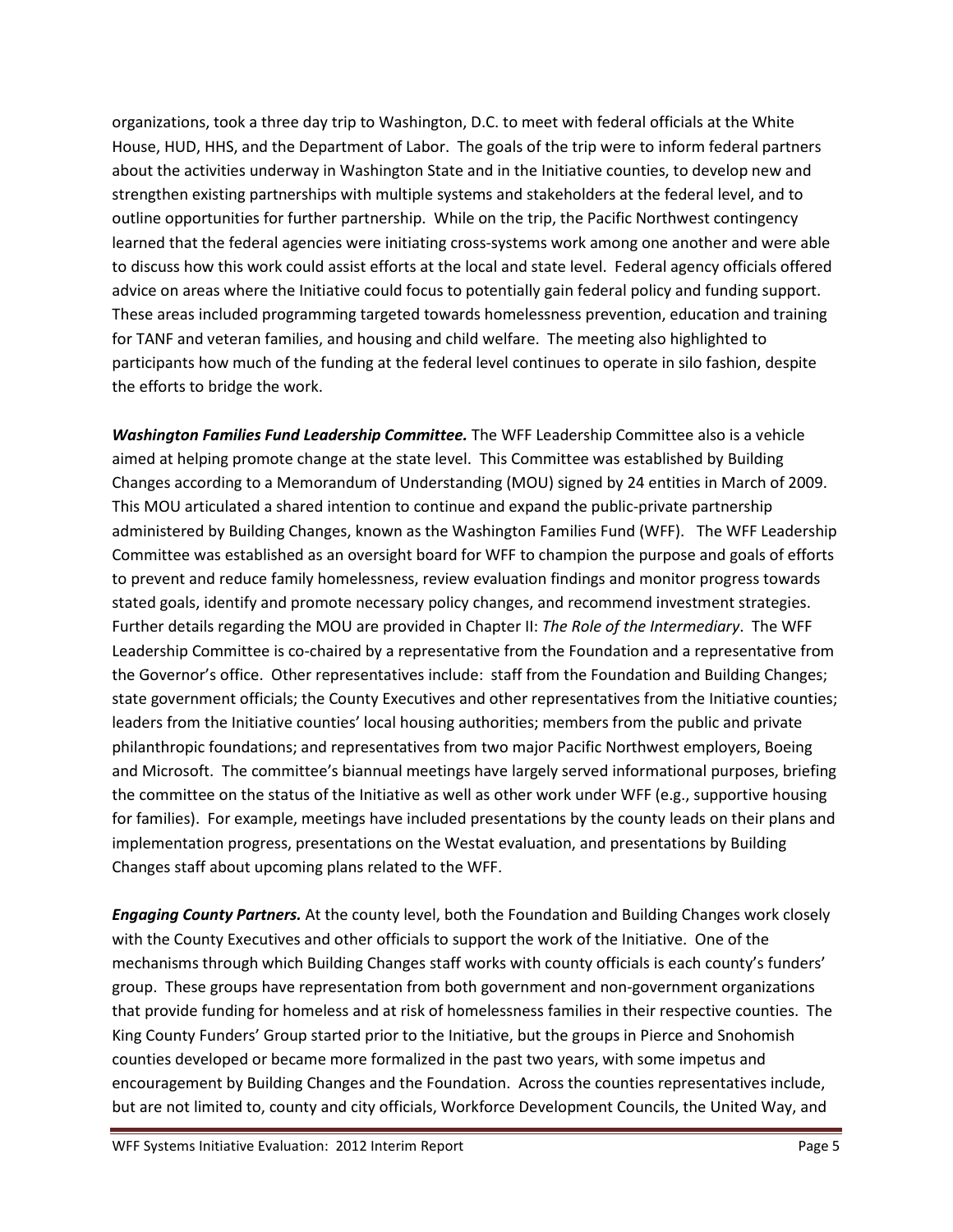other local foundations. Building Changes also sites on each group. Each of the funders' groups meet regularly to share information about the community's needs, including identifying service gaps, coordinating funding priorities, and streamlining application processes and reporting requirements. While the scope of work for each funders' group is broader than the WFF Systems Initiative, decisions made at this local level contribute towards the reallocation of existing resources and promotion of new sources of funds towards ending family homelessness. For example, in 2010, Pierce County decided to allocate a portion of its 2163 funds to support the implementation of the county's first centralized intake system for prevention and homeless housing.

*Tri-County Meetings.* Beginning in January 2011, Building Changes and the Foundation initiated a monthly tri-county meeting with their staff and the county leads. The meetings are designed to foster cross-county learning as well as provide opportunities to focus on key topics and bring in selected speakers. For example, in 2011 representatives from DSHS were invited to share developments for a new web-based benefits portal that enables users to determine if they are eligible for a range of DSHS benefits and to assist them in applying for those benefits. Examples of other speakers for the monthly meetings include representatives from the Washington State Coalition against Domestic Violence (WSCADV) and from the Refugee Supportive Housing Network (RSHN) who shared information about the housing needs and barriers of the special populations they represent.

*Convenings.* The Initiative also holds more formal convenings to bring together policy makers from all levels as well as practitioners and others working in the arena of family homelessness. Up through February 2012, the Foundation and Building Changes held four convenings. Three of these convenings were to explore data solutions to improve the implementation of the Initiative, and are discussed in greater detail in the section below that describes activities to reform the system. The fourth convening occurred in October 2011. The Foundation and Building Changes co-sponsored a two day meeting, called *Silos to Systems: Solutions for Vulnerable Families*, where researchers, policy experts, government and philanthropic leaders, and innovative practitioners met together to developed a shared agenda for policy and system-change reform. The focus of this convening was to discuss and develop strategies that would improve the skills, employment opportunities, and incomes for families living in poverty and support the well-being of homeless families that come to the attention of the child welfare system. The meeting was supported by two policy papers, discussed in further detail below. Two key strategies that emerged from this convening were to 1) promote more cross-systems collaboration work that focused on the most vulnerable families and invested in best practices, and 2) invest in enhancements to existing data systems to improve the coordination across systems to serve vulnerable families.

## **Targeted Legislative Advocacy**

Much of the advocacy work at the local level of the Initiative occurs through informal individual meetings and more formal gatherings between Foundation and Building Changes staff and state officials, both those at various levels in the executive branch, as well as those working in the legislature.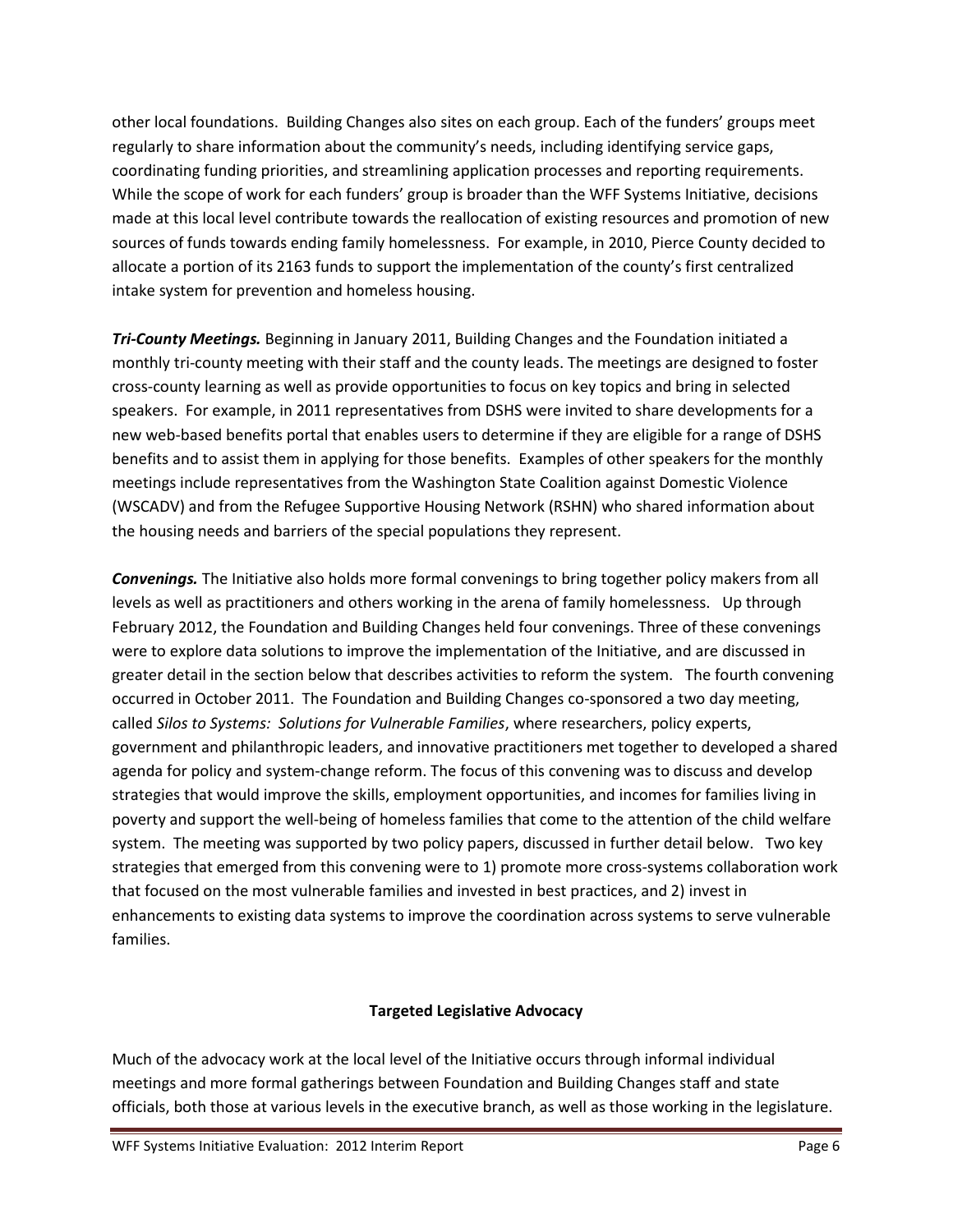At the legislative level in particular, much of the work is conducted in collaboration with other key groups working on similar issues. During Washington State's legislative sessions, Building Changes advocates for additional funds to support its supportive housing grant-making programs. The organization also partners with housing and homelessness advocacy organizations (such as the Washington State Low-Income Housing Alliance and the Children's Home Society of Washington) and public entities (local county governments) to promote promising practices, pass legislation, and maintain or increase funding aimed at ending homelessness. For example, much effort was placed on maintaining the funding and support for low-income and homeless housing programs, such as funding for the Washington Housing Trust Fund. As another example, in 2012 Building Changes led an effort that resulted in the State allocating an additional \$10 to the document recording fee to fund the Home Security Fund, which supports homeless programs such across the state. One of the most notable achievements that Building Changes led was an effort in 2011 to pass state legislation allowing telephonic consent for Homelessness Management Information Systems (HMIS) data collection. Building Changes led this effort with the Washington State Coalition Against Domestic Violence (WSCADV), Washington State Coalition for the Homeless (WSCH), Committee to End Homelessness in King County (CEH), and the Washington Low Income Housing Alliance (WLIHA) that resulted in allowing individuals requesting housing assistance to share their information over the phone so it can be entered into HMIS. The work required conversations with domestic violence advocates and other providers and negotiations to ensure that necessary safeguards were in place, that written consent was to be obtained as soon as practicable, and that the system operate as an opt-in process rather than an opt-out process. This policy change, passed as Substitute HB 1811 and signed into law on May 3, 2011, is instrumental to the implementation of coordinated entry for the Initiative counties.

#### **Policy Papers**

Three policy papers have been produced by Building Changes over the course of the last two years. The first paper, "Ending Family Homelessness in Washington State: An Emerging Approach," published in 2010, captured emerging practices in communities throughout the United States to prevent and end family homelessness, and offered policy recommendations in support of that goal. In 2011, Building Changes also hosted two meetings in Seattle, WA and Washington, D.C. to discuss a draft of the policy paper, "Ending Family Homelessness in Washington State: An Emerging Approach" and its implications. Attendees of the Seattle meeting included state and local officials, and a wide range of individuals attended the meeting in Washington, D.C., including representatives from federal agencies, national intermediary and advocacy organizations, and foundations, among others. Attendees discussed the policy paper and offered recommendations for different fund sources or programs that could support the work in Washington State. While this meeting was not directly related to the Initiative, Building Changes intended to use the learnings from this paper to identify key homeless policy initiatives or targets of change that support and strengthen its approach to ending family homelessness.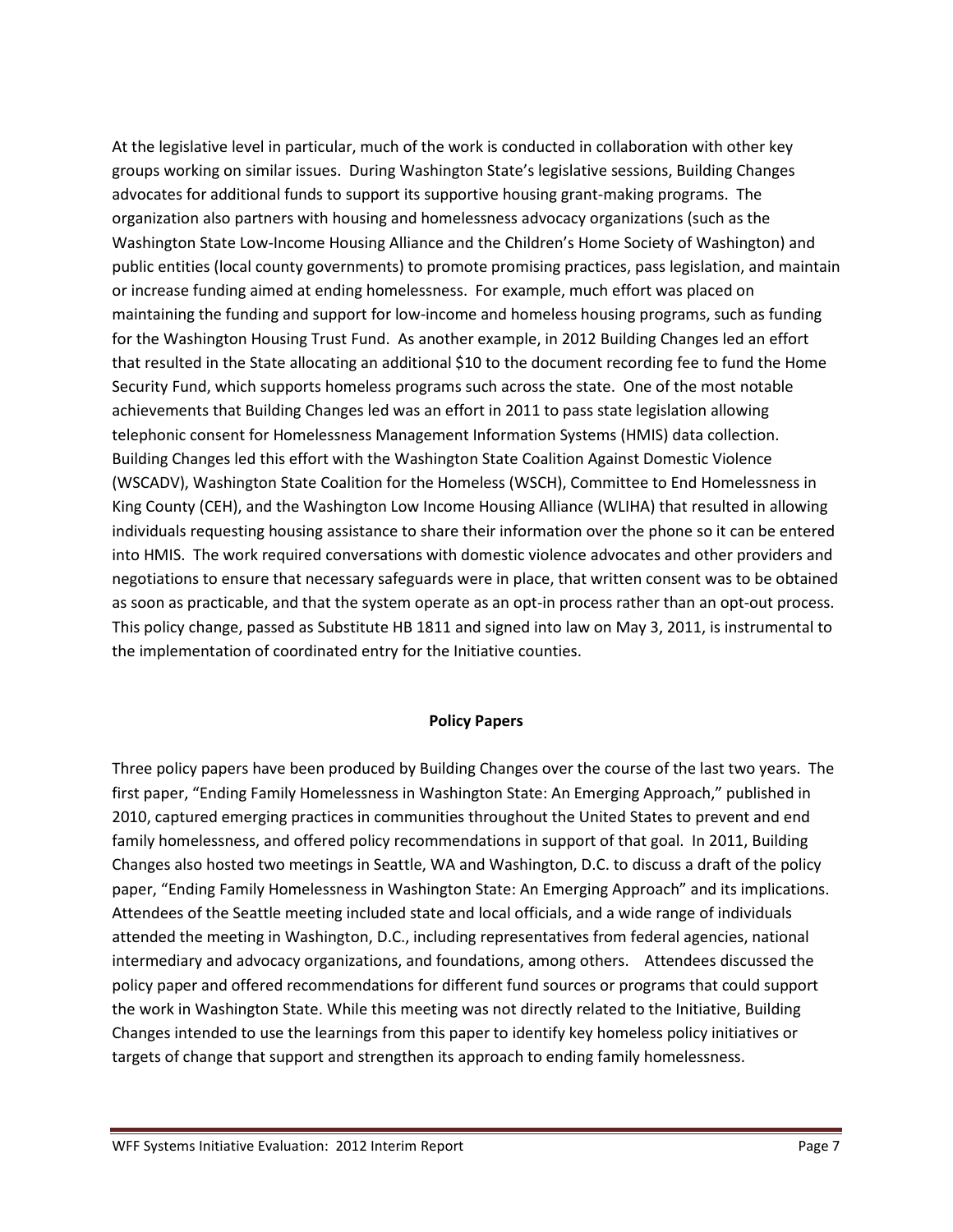Three additional papers were developed in 2011 to support the convening, *Silos to Systems: Solutions for Vulnerable Families.* "Silos to Systems: Preserving and Strengthening Families and Children Experiencing Recurring Child Welfare System Encounters and Housing Crises" examines a small subset of extremely vulnerable families frequently involved with both the homeless and child welfare systems, describes early evidence about effective models of serving this population, and outlines the systems changes necessary to bring these interventions to scale. The second paper, "Silos to Systems: Connecting Vulnerable Families to Work and Incomes to Prevent and End Homelessness," identifies collective approaches that can made by government, philanthropy, and service providers to integrate housing and support services with workforce, education, and training systems necessary to end family homelessness. The third paper, "Silos to Systems: Solutions for Vulnerable Families: Summary Report", was developed after the convening and provides a summary of the strategies identified.

#### **Activities to Reform the System**

The Foundation and Building Changes also participate directly in activities in the State that they believe will fast track reforms to benefit the systems in the three demonstration counties. A series of activities are directly related to bridging a connection between the housing and the child welfare system. The first activity, which began in late 2010, stemmed from the desire of local legislators and housing authorities to continue the services funding for the transitional housing units developed under the Sound Families Initiative. Building Changes began coordinating an effort to help housing authorities explore strategies for serving families with child welfare involvement as one means to preserve those units for homeless families and introduce new funding options.

This effort was temporarily put on hold as, shortly thereafter, HUD released a funding announcement for Family Unification Program (FUP) vouchers and Building Changes convened the original group around the idea of creating a statewide Memorandum of Understanding (MOU) to strengthen each housing authorities' FUP application. During meetings, housing authority representatives noted that their allocation for FUP vouchers had decreased over time. In addition, the federal allocation for FUP vouchers was changing from a more formula basis to a competitive application. Believing that a statewide collaborative effort would enhance the chances of having a successful application, Building Changes facilitated meetings with the housing authorities and the state's Children's Administration. These meetings resulted in a MOU among the Washington State Department of Social and Health Services (DSHS), the housing authorities, and other community partner agencies that allowed for housing authorities across the state to apply for FUP housing vouchers independently but using a single MOU describing the commitment of the state's Children's Administration. The collaborative application was successful and, in 2011, over 200 new FUP vouchers were awarded in Washington State. Notably, this was the highest single award of FUP vouchers across the nation.

After the joint FUP MOU and successful award, conversations began again about utilizing Sounds Families or other available housing authority units to house homeless child welfare involved families. In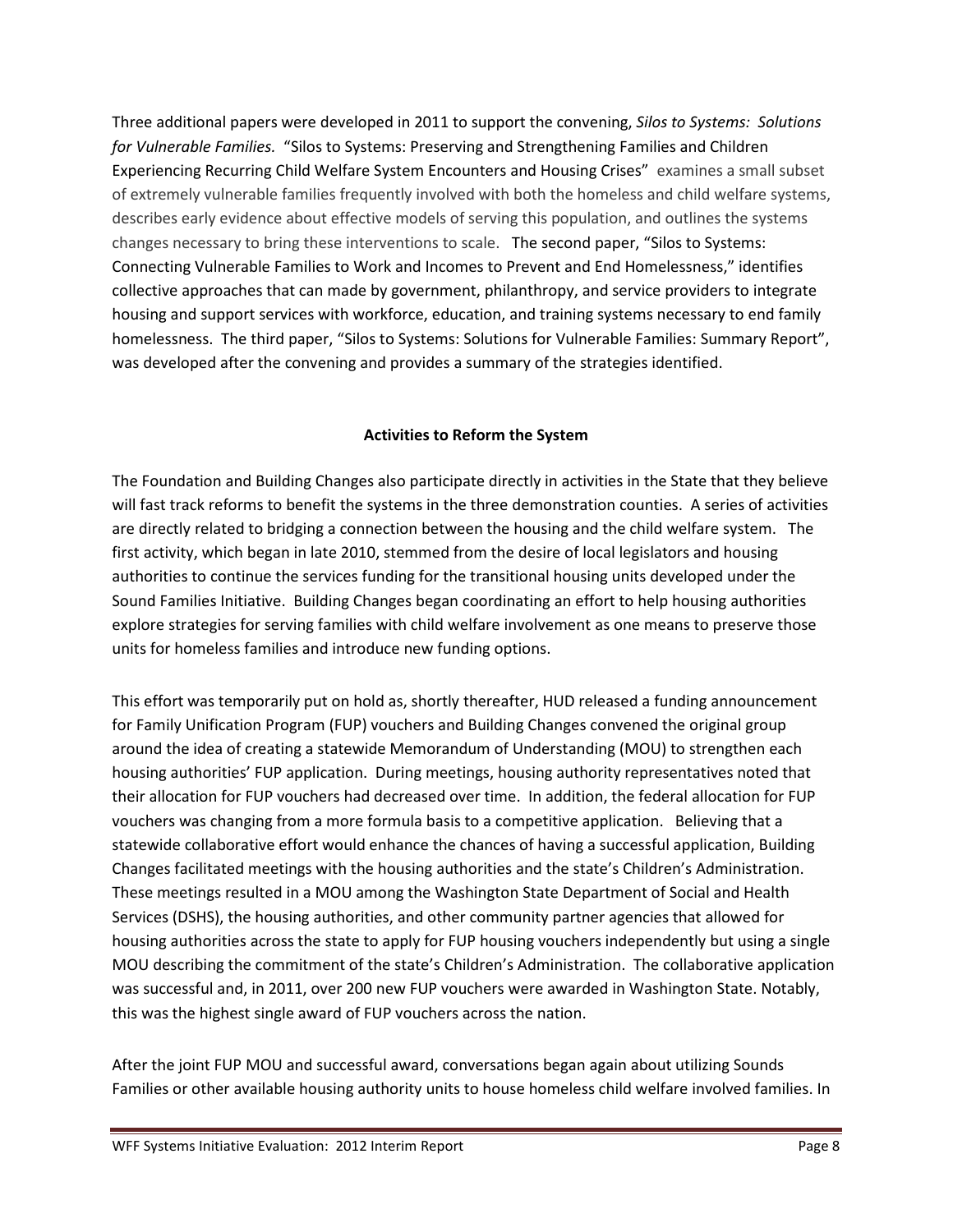2011, Building Changes led an 18-month planning process that began with two local housing authorities to discuss how currently existing housing resources could be used to provide supportive housing for families being served by the Children's Administration who need housing to either reunify with their children or to maintain the intactness of their family. This work evolved to include other housing authorities in the Initiative counties, the county leads, local service providers, as well state representatives from DSHS' Economic Services Department and the Children's Administration. The concept was that the housing authorities would put housing resources in the hands of local child welfare agencies to use at their discretion to prevent foster care placement or to speed up reunification. The pilot was entitled the Coming Home Program and was to be implemented in the Seattle/King County/Tacoma area. As the group explored what resources were available and the flexibility of the funding streams, it became apparent that the Children's Administration had limited flexibility to fund services for the families that would be housed through this pilot, and the planning work was stalled.

In 2012, DSHS decided to pursue a Title IV-E waiver from the federal Department of Health and Human Services which, if approved, would provide the needed flexibility for the housing/child welfare collaboration. This opportunity redirected the group working on the pilot project to support the waiver by adding the additional commitment of housing resources. The Foundation and Building Changes, with key support from Tacoma Housing Authority who enlisted 17 other housing authorities throughout the State to commit FUP vouchers and additional units to the collaboration, supported an effort by Washington's Department of Social and Health Services (DSHS) to apply for a Title IV-E waiver under the Child and Family Services Improvement and Innovation Act. The waiver was to be submitted by July 2012. It is a competitive process through which applications will be accepted on a rolling basis for the next three years. This waiver will provide Washington with flexibility in use of its Title IV-E funds, such as the ability to provide prevention services and will formalize a relationship between housing authorities, the Children's Administration and other divisions of DSHS to work together and combine rental subsidies with tailored, community-based services for families involved with the child welfare system that go above and beyond the traditional level of service associated with FUP vouchers.

The Foundation also initiated another activity with a local non-profit legal agency, Columbia Legal Services, to facilitate work with the Educational Service Districts across the state. In this work, Columbia Legal Services has facilitated meetings to explore strategies that would strengthen connections between local school districts' McKinney Vento requirements and homeless service providers. As a result of this work, in 2012 Pierce County began working with its local McKinney Vento liaisons to begin planning for a new pilot project that would focus on delivering employment services to homeless families identified by schools.

Another set of reform activities was specifically designed to spur changes in the HMIS as well as help to increase the accessibility of other data in the system for the Initiative. In 2009, the Foundation hosted a Data Summit meeting involving state and Initiative county representatives to raise issues about the quality and usefulness of HMIS, identify needs for other data to inform the Initiative, and discuss data solutions. The Foundation and Building Changes then co-hosted a series of Data Solutions workgroup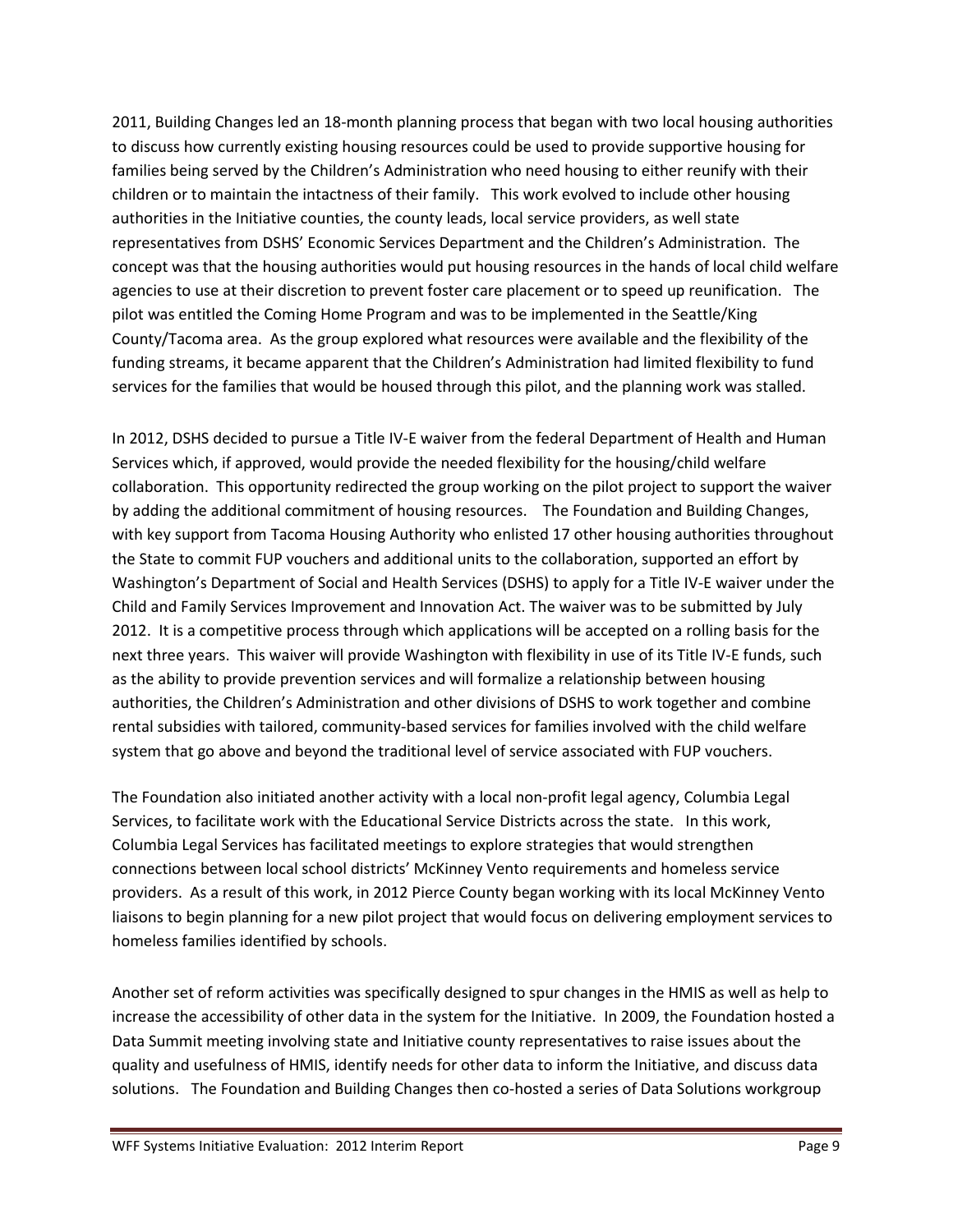meetings in 2010 and 2011 attended by representatives from DSHS, the Department of Commerce, and provider organizations, as well as HMIS administrators for each county. Discussions during these meetings helped create strategies for the state and Initiative counties to improve data availability, quality, and uses within the Initiative. These strategies included the identification of data elements that would be useful to incorporate into HMIS to implement the coordinated entry systems and the integration DSHS and HMIS data with the local public housing authority data. Further details about these efforts are provided in Chapter V *Interagency Collaboration and Data-Driven Decision Making*.

## **Learning Trips and Conferences**

One of the ongoing activities of the Initiative is the learning trips that are sponsored by the Foundation to regions of the country where promising practices are in place. Six of these trips occurred between January 2008 and February 2011, including trips to Columbus, Ohio; New York City, Boston, Massachusetts; Portland, Oregon; Grand Rapids, Michigan; and Chicago, Illinois/Minneapolis, Minnesota. The trips, involving several different representatives from each Initiative county and the state, were intended to expose the site visit team to new initiatives that might be adopted and to show local and state policy makers what is possible and how those practices can be fostered through various legislative and executive changes. In addition, the Foundation believes that having policymakers and practitioners together on trips helps to put different stakeholders on the "same page" with respect to understanding what is possible, and also fosters communication and rapport that may help to build relationships further.

The Foundation and Building Changes also have sponsored local contingents to attend a number of conferences that pertain to family homelessness issues. For example, each year, a set of representatives from the three counties and the state attend the National Alliance to End Homelessness's Family Homelessness conference. In addition, Building Changes' provided stipends to help local service providers cover the travel and registration costs to attend the annual statewide homeless conferences organized by WSCH. In 2013, this meeting will be held in Seattle, offering the Initiative and other stakeholders a more central role in organizing and participating in the meeting.

Another key meeting attended by stakeholders was a training conference offered by the National Center for Housing and Child Welfare in Washington, D.C in November 2010. The Foundation sponsored a contingent of approximately 20 people, including representatives from the Initiative county government and local housing authorities, to attend the meeting. The purpose of inviting representatives to attend the meeting was to expose them to housing and child welfare strategies being implemented elsewhere in the country, and to address the new competitive grant FUP process. Following the trip, about eight of the folks who attended the meeting continued to meet about the intersection of child welfare and housing and were involved in the housing and child welfare planning efforts described in the section above.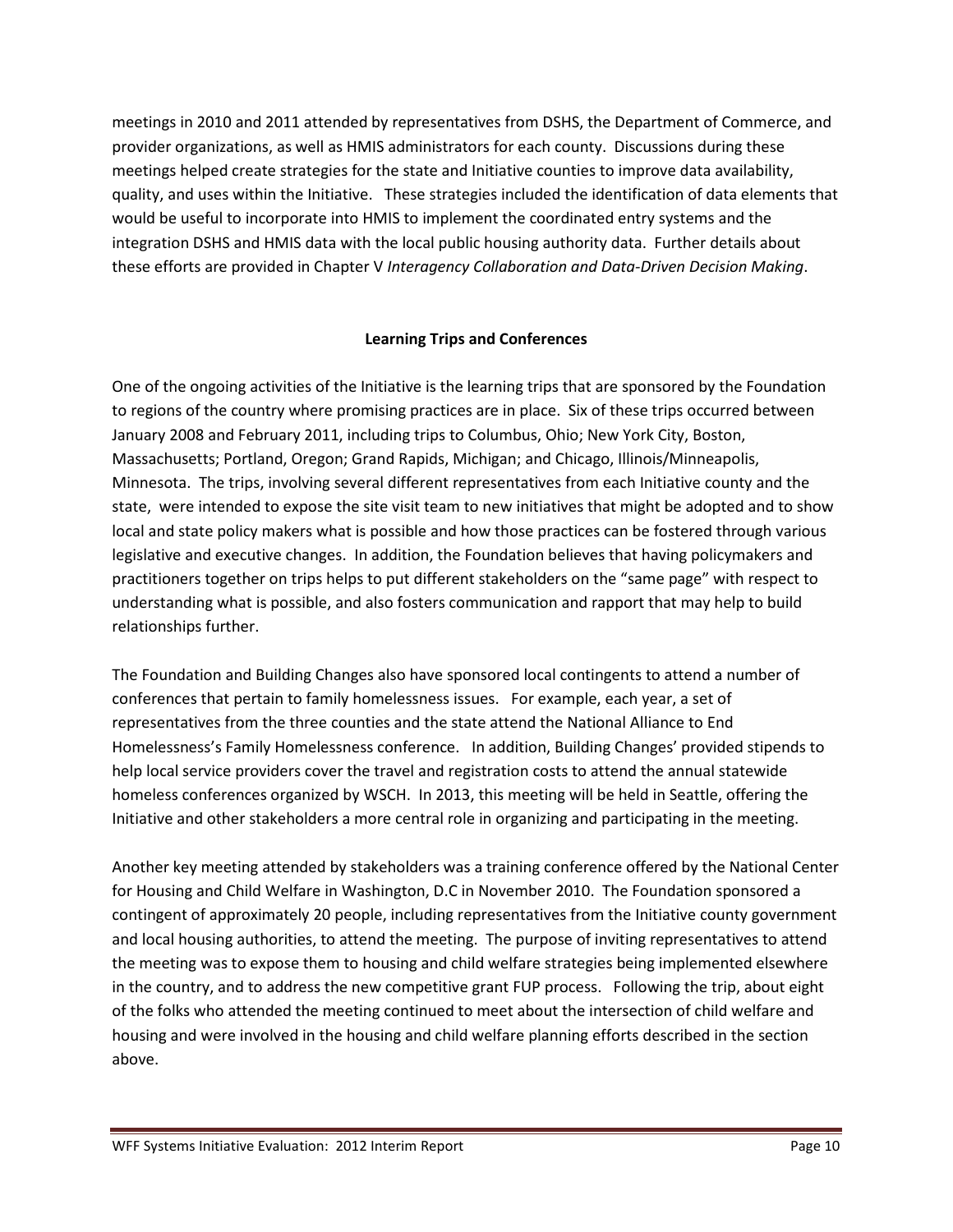#### **Funders Together to End Homelessness**

Established in 2004, Funders Together to End Homelessness is a coalition of 140 philanthropic organizations across the country that provide funding to end homelessness. Its mission is to build a national network of funders who are committed to solving homelessness through leadership, education, and advocacy; strategic collaboration and grant-making; and effective promotion and replication of best-practice models in their communities and across the nation. In 2010, the program officer for the WFF Systems Initiative became the President of this affinity group and in May 2011 the group created a nonprofit organization to support the efforts. This group has a strategic leadership role in homelessness, helping to push for reforms that are not possible for the government to push and to fund gaps in federal homeless funding. A local Pacific Northwest network of Funders Together, of which the Gates Foundation is a convener, also operates to share information, invest together, and provide support for ten-year plans.

## **Advocacy Grant Portfolio**

A major element of the Initiative's advocacy focus has involved awarding grants to a variety of organizations within the State and the three demonstration counties. Since 2009, the Foundation has awarded over \$5 million in nearly 30 grants to 20 different organizations. Table VI-1 provides a listing of the grants, including the organization receiving the grant, its purpose, the funding amount, the time period of the award, the geographic scope, the organizational sector, and the substantive focus.

BMGF's desire is to build awareness about homeless families and the need for systems and policy change through communication, and to motivate different groups of stakeholders to take action and promote policy changes that will lead to ending family homelessness. BMGF program officials note that, with these objectives in mind, they have built their portfolio on both an examination of gaps and an assessment of strengths. For example, at the county level, they have identified and funded organizations with long track records of working with other organizations and constituencies in the area. The Housing Development Consortium (HDC) of Seattle-King County, for example, organizes over 65 non-profit affordable housing developers, housing authorities, and associated professionals and provides them with an opportunity to meet and discuss issues and share their common interests. The YWCA of Seattle-King County-Snohomish County has ten sister YWCAs across Washington State and together they represent a 20,000 member constituency. Similarly, there are well-known and well-respected organizations at the state and national level, such as the Washington Low Income Housing Alliance (WLIHA) and the National Alliance to End Homelessness (NAEH) that have agendas already aligned with that of BMGF, and can work as partners with the Foundation in strengthening the tri-county Initiative and the context within which it sits. For example, the Foundation provided funding to the WLIHA to strengthen its state advocacy agenda and the growth of the organization, and provided funding to NAEH to expand its capacity to research, advocate for, and help communities implement promising practices for significantly reducing family homelessness.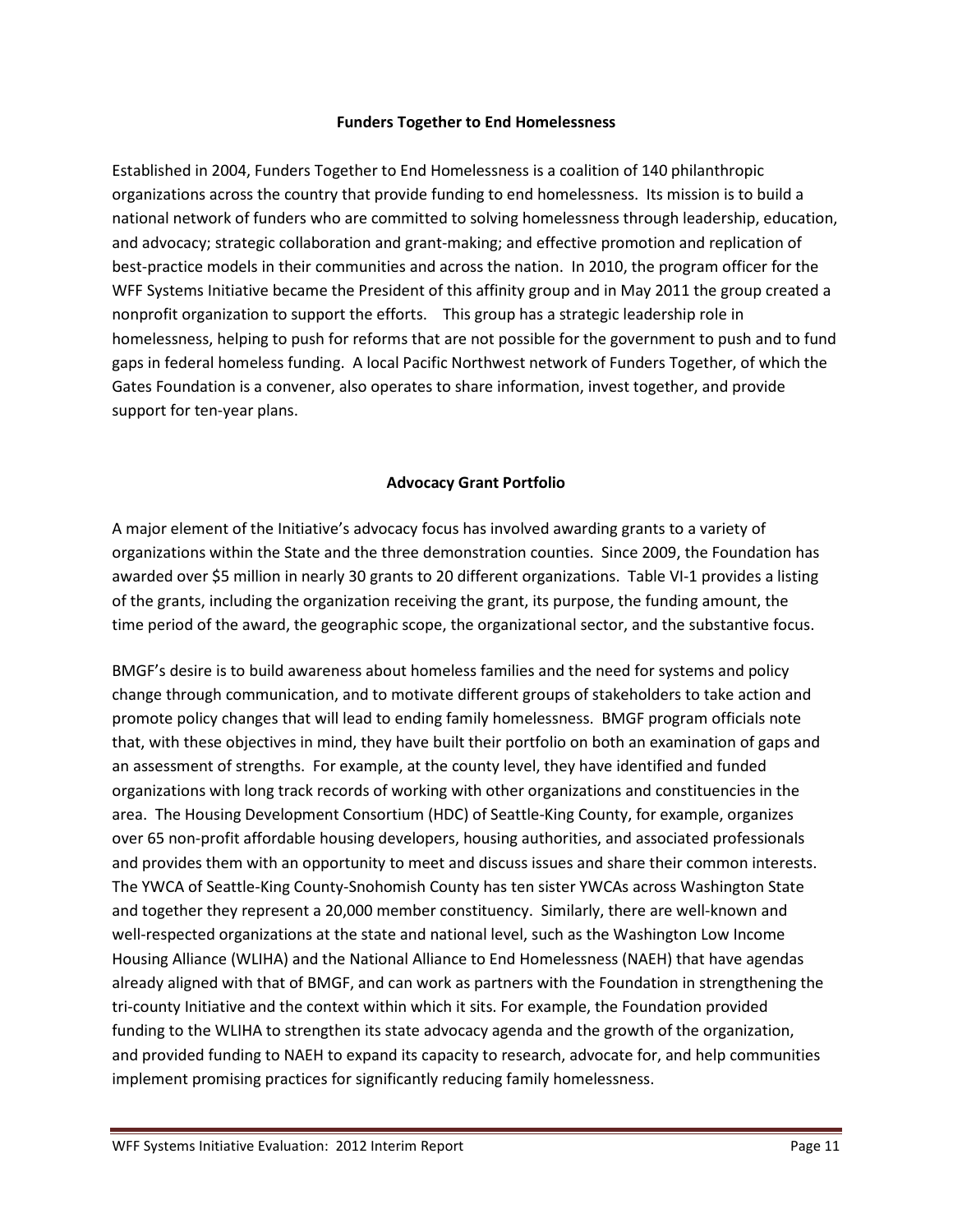Key gaps in constituencies outside of the typical advocacy and social service community that required outreach included the business community and the faith community, two communities that may not be as familiar with family homelessness and yet may be key resources in addressing the problem. Making inroads into the business community was not straightforward, according to BMGF program officials. The Chambers of Commerce was not interested in participating, and funding individual businesses would not have the same amount of traction. The decision was made to contact the three Rotary International Districts that encompass the three counties (and also cover wider territory) and which are tied into the business community. These organizations have worked with the Foundation in funding polio eradication and have reportedly been a strong partner. The Foundation is building on this partnership by funding local Rotary Clubs to become more involved in the issue of family homelessness through fundraising and volunteering. It is believed that these efforts by the Rotary International will raise the profile of these issues in the minds of influential local community members, including elected officials and high-level agency directors.

Similarly, the Foundation provided funding to the Seattle University School of Theology and Ministry (STM) to organize 12 congregations of diverse faiths around an interreligious advocacy agenda on family homelessness. By specifically targeting diverse interfaith congregations, including evangelical Christian, Muslim, and Jewish traditions, this initiative represents an attempt to re-energize the local faith community, to draw increased attention to the problem of family homelessness, and to create a clearer and more effective message about the moral imperative to help families in need.

The Foundation also has committed to raise the profile of family homelessness within the Puget Sound region by educating the public, community and business leaders, and policy makers on issues of family homelessness through media and communications efforts. BMGF provided funding to the Seattle University Center for Strategic Communications to establish a number of journalism fellowships in family homelessness that provided journalists with a deeper understanding of the extent, causes of, and strategies for reducing family homelessness in Washington, and to support a town hall discussion about family homelessness during which these journalists shared their learnings with a larger audience.

In the following sections, we outline the types of advocacy grants funded by BMGF beginning with the scope of the work and the sector (e.g., government, philanthropic, advocacy, etc.) of the grantees. Then we discuss the goals of the funded advocacy work and how they align with the focus areas outlined in the Initiative's Theory of Change.

## **Alignment of Advocacy Grants within the Initiative**

How the advocacy grants fit into the Initiative can be examined in several ways. One of the measures of implementation for the Initiative is the extent to which it funds other sectors and projects to promote visibility of the Initiative and to foster support of the work. There are a number of sectors and organizations that are relevant to family homelessness. These include the advocacy sector (spanning different areas such as affordable housing, homelessness, etc.), media, higher education, community based service organizations (homeless, housing, service), housing authorities, civic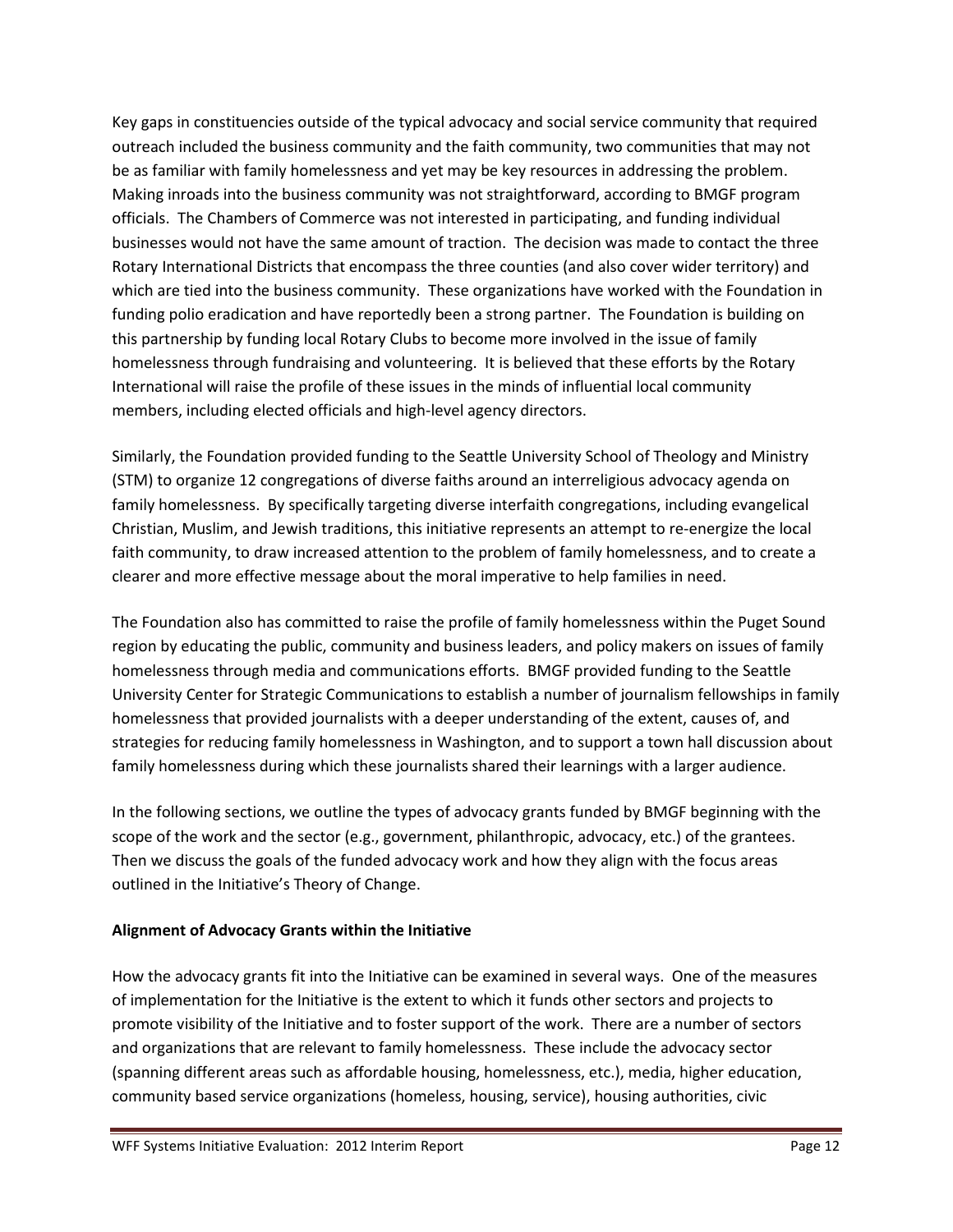organizations, government, faith-based organizations, schools, justice and legal departments, and business organizations.

Figure VI-1 displays the sectors that the Foundation has targeted through funding to date and the scope of the awarded organizations (national, state, tri-county/regional, and specific counties). As the figure shows, the most commonly funded organizations are advocacy organizations at all levels, with the greatest focus at the state level through grants to WLIHA, Alliance for Justice, Common Ground, and the Washington State Budget and Policy Center. In fact, the most commonly funded organizations have a state or tri-county focus. NAEH, the nation's primary advocacy organization on homelessness, has been the only national organization funded thus far across the sectors.

In addition, the Foundation has awarded one or more grants to an organization in each of the sectors except the business sector. However, as stated earlier, although a grant may be awarded to an organization that fits within a particular sector, the work may actually affect other sectors. For example, the Rotary International Districts are civic organizations but are typically comprised of business leaders. As another example, Columbia Legal Services, a legal services program that provides free civil legal assistance to low income people in Washington State, is funded to work with school districts in the three demonstration counties to ensure that families who are eligible for McKinney-Vento supports are receiving the services they need.

Chart VI-1 provides a picture of how the advocacy grants align with the focus areas of the Initiative. Although there is some alignment with all the pillars, the most common purposes for the grants align with Focus Area 4. The WLIHA, for example, has been funded to advocate for increasing affordable housing and to educate policy makers and law makers, among others, about ways that may be accomplished. Additionally, the Washington State Budget and Policy Center was funded to build organizational capacity and an identity as a credible resource for tax and budget analysis and responsive policy evaluation, with specific alignment to Foundation strategies. Other organizations, such as Alliance for Justice, Common Ground, and Funders Together, have been funded to build the capacity of key constituencies to be agents of social change. Among the constituencies targeted are boards of nonprofits, members of Rotary Clubs, leaders in diverse religious organizations, service providing organizations, and homeless and formerly homeless persons themselves.

It is helpful to look at the grants together, particularly at a singular policy level, to understand the underlying funding strategy. Figure VI-2 shows the array of projects funded at the state level and each project's potential at having either direct or indirect influence on Washington State policy makers and lawmakers. As the graphic illustrates, the Foundation funds a number of organizations to work directly with policy makers: Building Changes has a core responsibility in convening and educating policy makers; WLIHA, as noted, is charged with advocacy and education on affordable housing; the Washington State Budget and Policy Center is funded to conduct analyses of the budget and different budget scenarios; and Solid Ground is convening a "Community Table" with specific policy and funding goals. Indirect influences on policy come from the journalism and media work with Seattle University in creating awareness of family homelessness, and demand for improved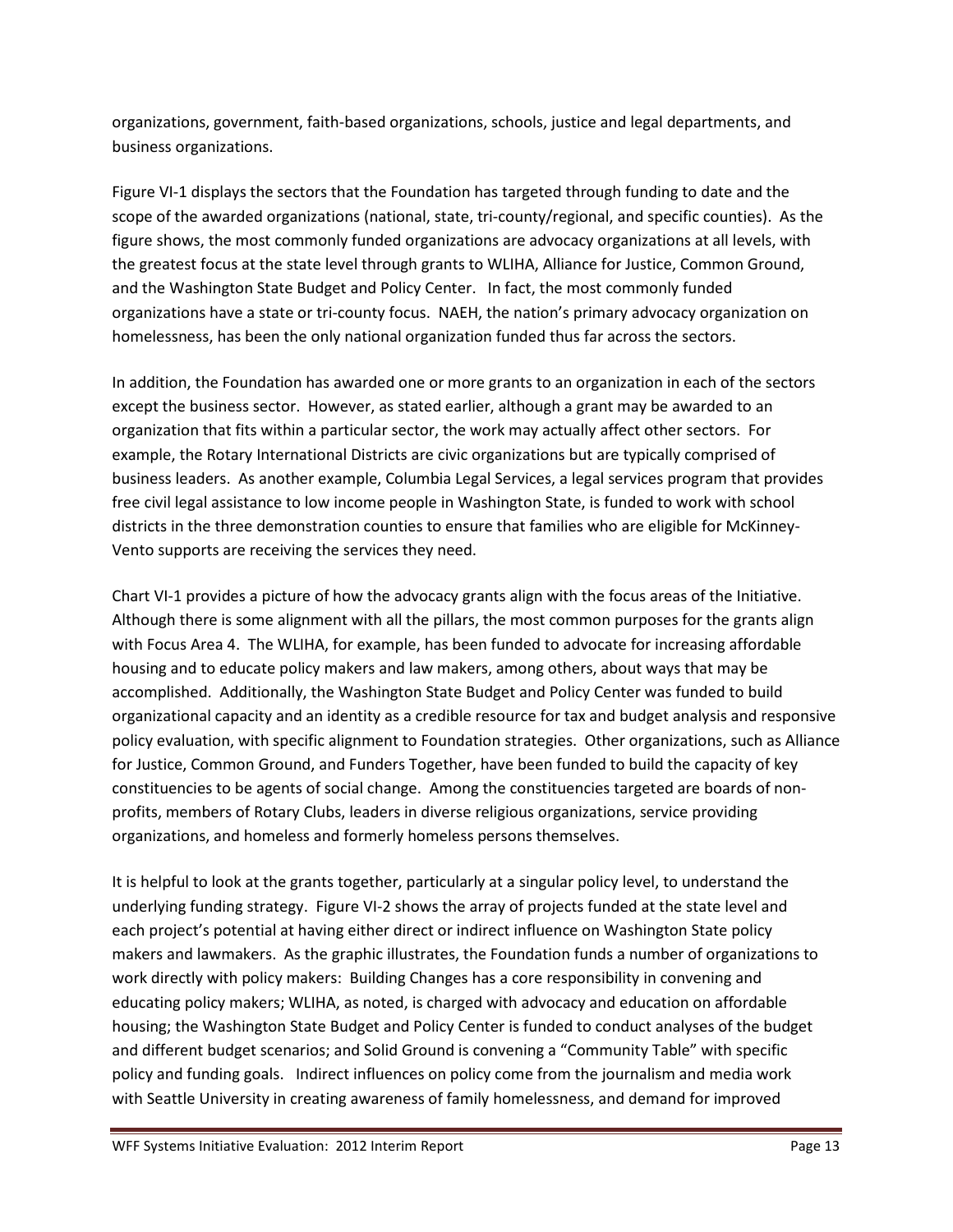policies from grassroots groups such as the YWCAs, the non-profit boards, and the members of the Rotary Clubs.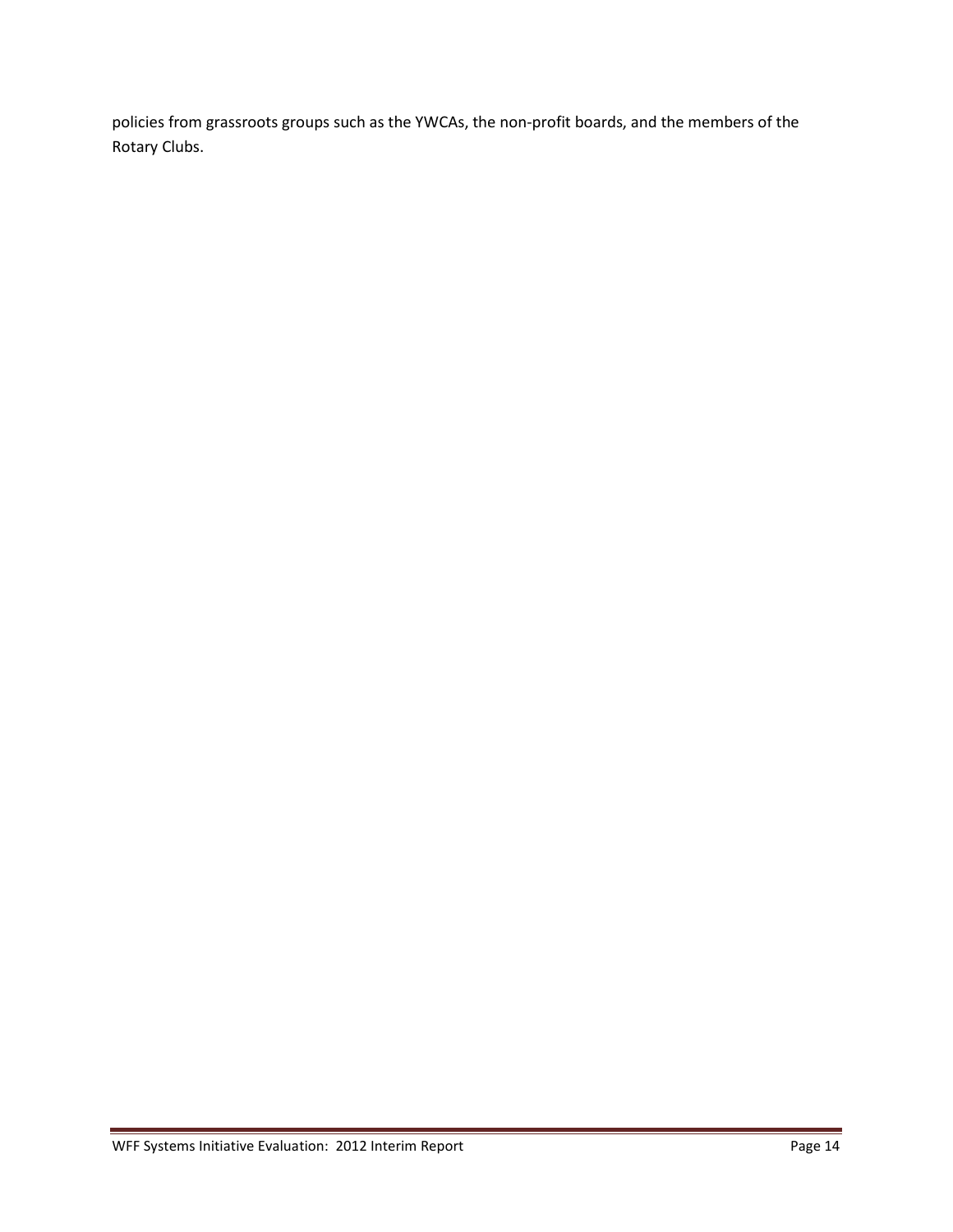# **Table VI-1. List of BMGF Funded Advocacy Grants**

| <b>Grantee</b>                                      | <b>Amount</b> | <b>Grant</b><br><b>Term</b> | <b>Scope</b> | <b>Sector</b> | <b>Focus Area</b>                       | <b>Purpose</b>                                                                                                                                                                                      |
|-----------------------------------------------------|---------------|-----------------------------|--------------|---------------|-----------------------------------------|-----------------------------------------------------------------------------------------------------------------------------------------------------------------------------------------------------|
| <b>Funders Together</b>                             | \$50,000      | $1/11 -$<br>12/11           | National     | Philanthropic | Advocacy                                | To provide general operating<br>support to Funders Together                                                                                                                                         |
| National Alliance to<br><b>End Homelessness</b>     | \$375,000     | $1/09 -$<br>12/11           | National     | Advocacy      | <b>Promising Practices;</b><br>Advocacy | To advance a new framework for<br>ending family homelessness                                                                                                                                        |
| Alliance for Justice                                | \$11,000      | $10/09 -$<br>12/09          | <b>State</b> | Advocacy      | Advocacy                                | To build capacity for advocacy                                                                                                                                                                      |
| <b>Common Ground</b>                                | \$135,000     | $1/09 -$<br>1/11            | <b>State</b> | CBO           | Advocacy                                | To motivate, engage, and train non-<br>profit boards to be advocates for<br>social change                                                                                                           |
| Solid Ground                                        | \$200,000     | $1/09 -$<br>1/11            | <b>State</b> | CBO           | Advocacy;<br>Data                       | To recruit and convene a<br>"Community Table" comprised of<br>approximately 20 stakeholders that<br>will develop specific policy and<br>funding goals for the 2010 and 2011<br>legislative sessions |
| Washington Low<br><b>Income Housing</b><br>Alliance | \$175,000     | 1 year                      | <b>State</b> | Advocacy      | Affordable Housing;<br>Advocacy         | To provide general operating<br>support to WLIHA and support<br>strategic planning around a possible<br>merge with WSCH                                                                             |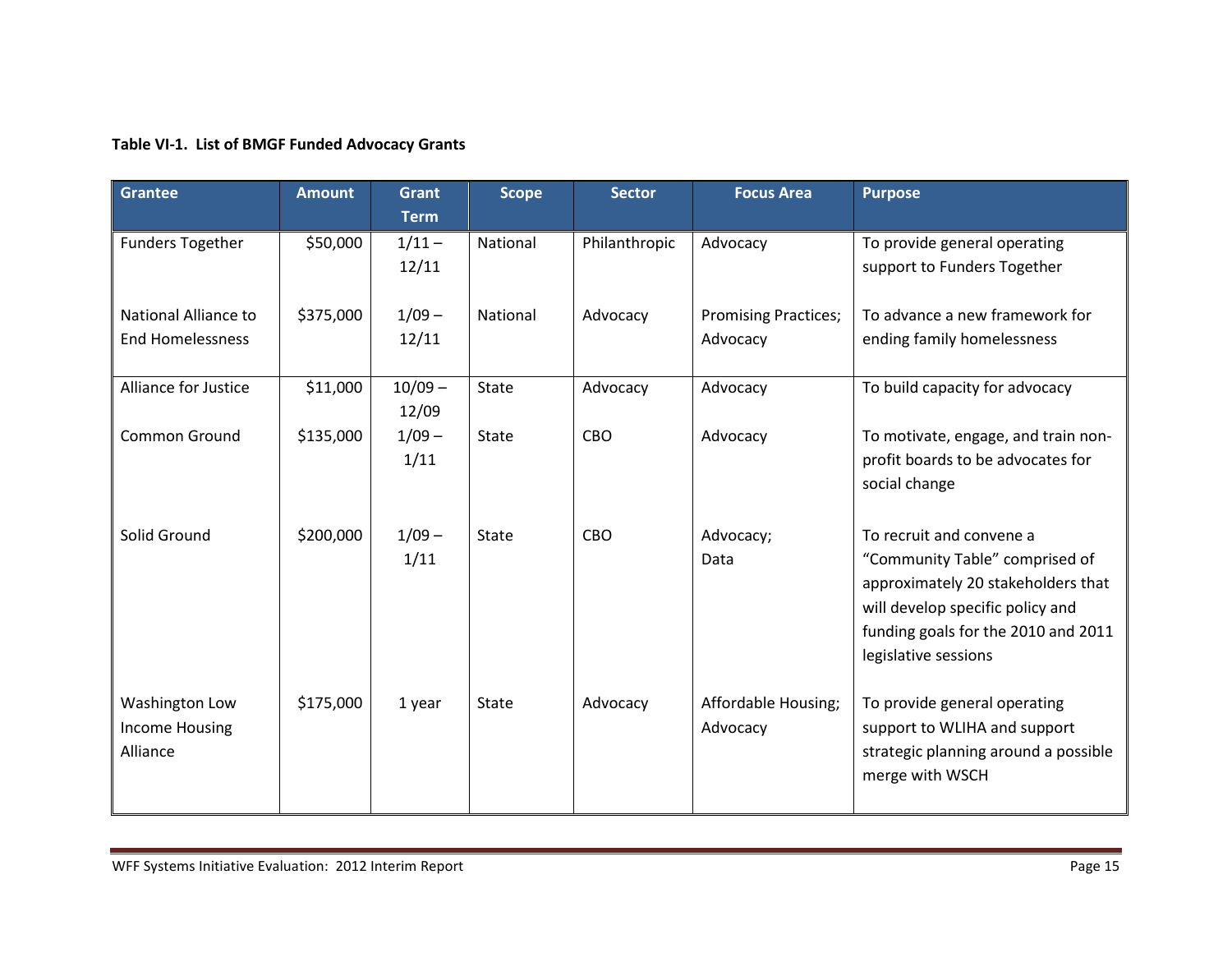| <b>Grantee</b>                                                | <b>Amount</b> | <b>Grant</b><br><b>Term</b> | <b>Scope</b>       | <b>Sector</b> | <b>Focus Area</b>               | <b>Purpose</b>                                                                                                                                                                                        |
|---------------------------------------------------------------|---------------|-----------------------------|--------------------|---------------|---------------------------------|-------------------------------------------------------------------------------------------------------------------------------------------------------------------------------------------------------|
| Washington Low<br><b>Income Housing</b><br>Alliance           | \$335,508     | $7/08 -$<br>6/11            | <b>State</b>       | Advocacy      | Affordable Housing;<br>Advocacy | To support advocacy efforts to<br>increase affordable housing and end<br>homelessness in Washington                                                                                                   |
| <b>Washington State</b><br><b>Budget and Policy</b><br>Center | \$225,015     | 3 years                     | State              | Advocacy      | Advocacy                        | To build organizational capacity and<br>an identity as a credible resource for<br>tax and budget analysis and<br>responsive policy evaluation, with<br>specific alignment to Foundation<br>strategies |
| <b>YWCA Seattle-King</b><br>County-Snohomish<br>County        | \$250,000     |                             | <b>State</b>       | CBO           | Advocacy                        | To build and sustain a citizen<br>advocacy network for long-term<br>solutions to human services issues in<br><b>WA</b>                                                                                |
| Rotary International<br>District 5020                         | \$115,000     | 2 years                     | Puget Sound        | Fraternal     | Advocacy                        | To become more involved within<br>their communities on the issue of<br>family homelessness through                                                                                                    |
| Rotary International<br>District 5030                         | \$105,000     | 2 years                     | <b>Puget Sound</b> | Fraternal     | Advocacy                        | fundraising and volunteering to<br>support local providers and by<br>learning more about how family                                                                                                   |
| Rotary International<br>District 5050                         | \$105,000     | 2 years                     | Puget Sound        | Fraternal     | Advocacy                        | homelessness is affecting their<br>communities                                                                                                                                                        |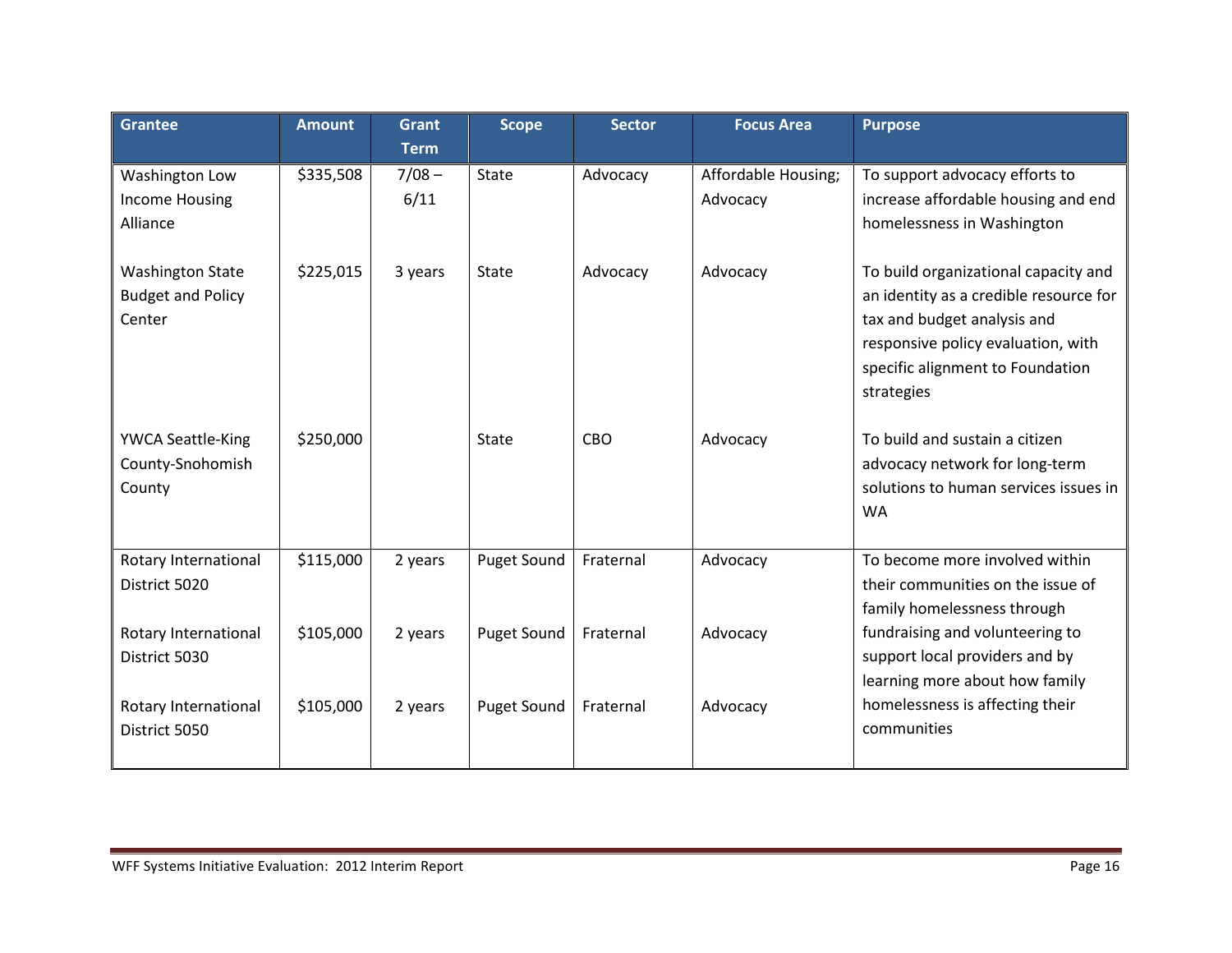| <b>Grantee</b>                                                       | <b>Amount</b>                       | Grant<br><b>Term</b>     | <b>Scope</b>       | <b>Sector</b>           | <b>Focus Area</b>                        | <b>Purpose</b>                                                                                                                                                             |
|----------------------------------------------------------------------|-------------------------------------|--------------------------|--------------------|-------------------------|------------------------------------------|----------------------------------------------------------------------------------------------------------------------------------------------------------------------------|
| Seattle University,<br><b>Center for Strategic</b><br>Communications | \$185,347<br>$\ddot{}$<br>\$180,327 | $2009 -$<br>2011         | Puget Sound        | Education/<br>Media     | Advocacy                                 | To establish family homeless<br>journalism fellowships that will<br>provide deeper understanding of<br>family homelessness and support a<br>conference                     |
| Columbia Legal<br>Services                                           | \$300,000                           | $1/09 -$<br>1/11         | <b>Tri-County</b>  | Education/<br>Legal     | 5 Pillars;<br>Advocacy;<br>Collaboration | To work with school districts in the<br>three counties to ensure that<br>families that are eligible for<br>McKinney-Vento supports are<br>receiving the services they need |
| <b>Puget Sound</b><br><b>Educational Service</b><br>District         | \$253,442                           |                          | <b>Tri-County</b>  | Education               | Coordinated Entry;<br>Coordination       | To align the public school systems in<br>the tri-county area with the<br>Initiative                                                                                        |
| Seattle University<br><b>School of Theology</b><br>and Ministry      | \$449,341                           | $12/11 -$<br>12/13       | <b>Tri-County</b>  | Education/<br>Religious | Advocacy                                 | To identify, educate, and organize<br>12 congregations from diverse faiths<br>on the issues of family homelessness                                                         |
| Housing<br>Development<br>Consortium of<br>Seattle-King County       | \$50,000                            | $\overline{\phantom{a}}$ | <b>King County</b> | Trade<br>Organization   | Affordable housing                       | To provide general operating<br>support to the HDC                                                                                                                         |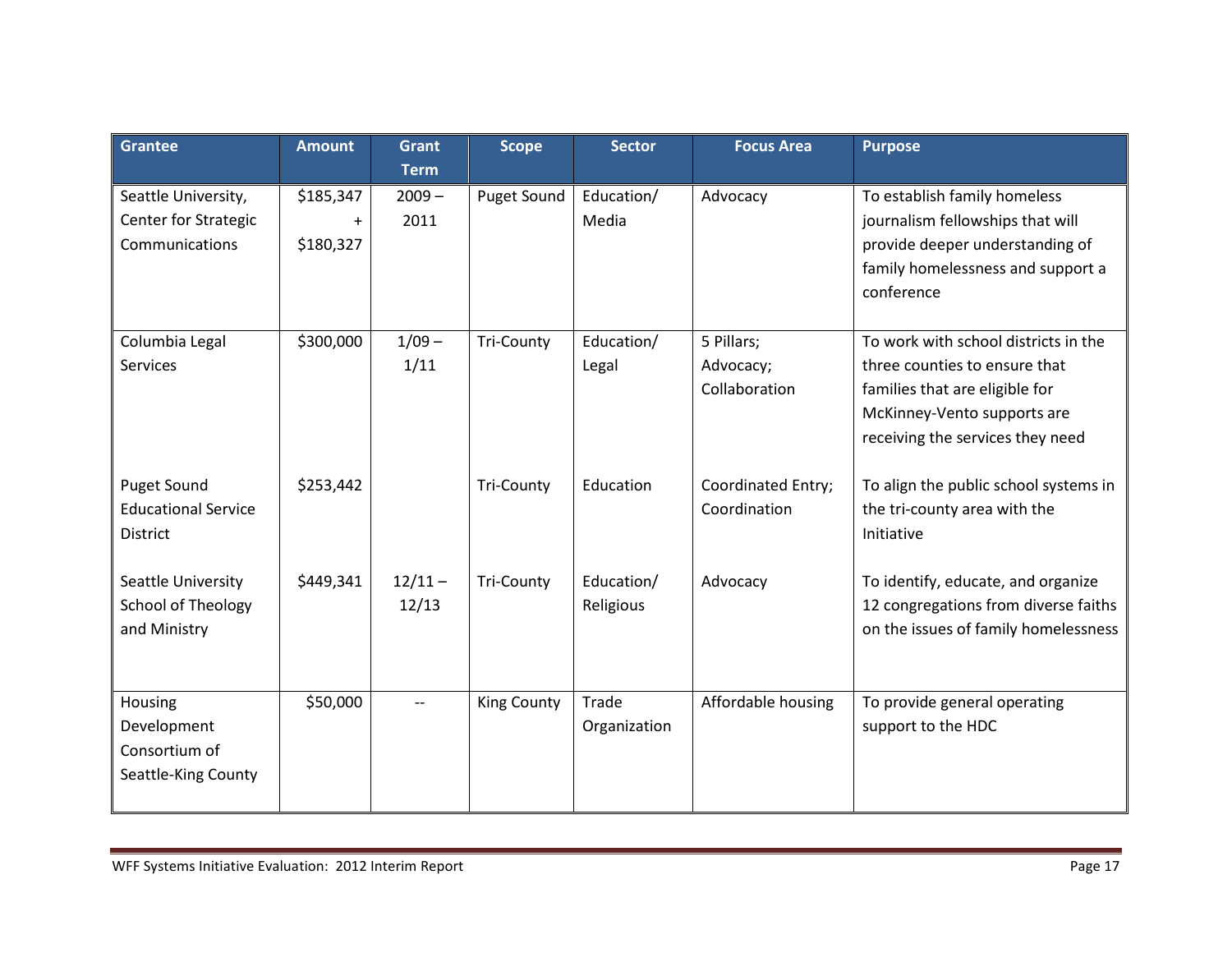<span id="page-17-0"></span>

| <b>Grantee</b>                                                         | <b>Amount</b> | Grant<br><b>Term</b>          | <b>Scope</b> | <b>Sector</b> | <b>Focus Area</b> | <b>Purpose</b>                                                                                                          |
|------------------------------------------------------------------------|---------------|-------------------------------|--------------|---------------|-------------------|-------------------------------------------------------------------------------------------------------------------------|
| <b>Tacoma Housing</b><br>Authority <sup>2</sup>                        | \$153,000     | 1 year                        | Pierce       | Government    | Prevention        | To support the THA Education<br>Project aimed at improving<br>educational outcomes for children in<br><b>THA houses</b> |
| <b>Housing Consortium</b><br>of Everett and<br><b>Snohomish County</b> | \$100,000     | $\hspace{0.05cm} \textbf{--}$ | Snohomish    | Advocacy      | Advocacy          | To foster the voice of homeless<br>families and volunteer members of<br>non-profits                                     |

 $\overline{a}$ 

<sup>2</sup> Support was split between the Foundation's Family Homelessness Portfolio and Community Grants.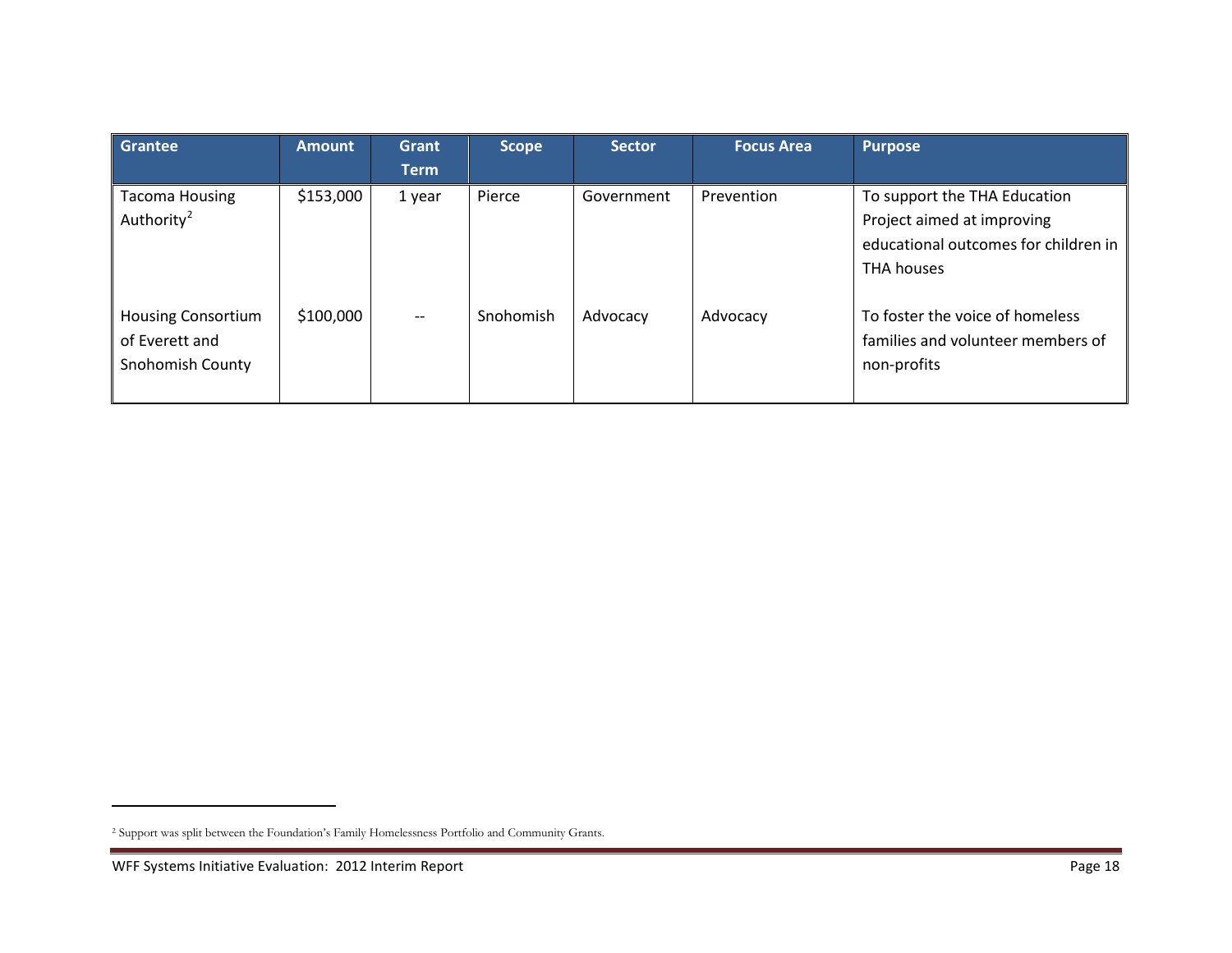#### **FIGURE VI-1. Alignment of Advocacy**

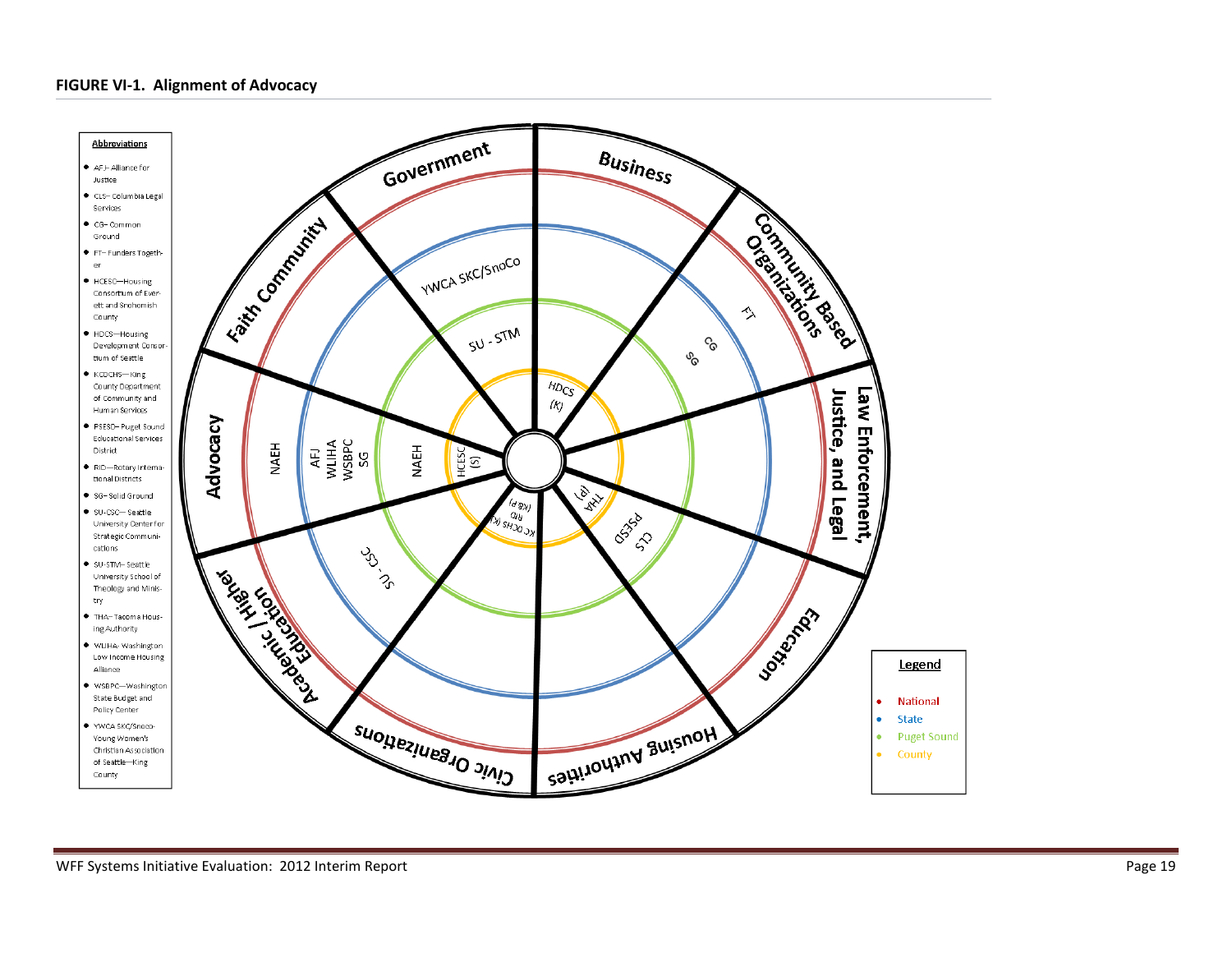## **Chart VI-1. Advocacy Grants by Focus Area**

| <b>Focus Area 1:</b><br><b>Promising Practices</b>       | <b>Focus Area 2:</b><br><b>Coordination and Collaboration</b> | <b>Focus Area 3:</b><br><b>Data Driven Decision-Making</b> | <b>Focus Area 4:</b><br><b>Policy and Advocacy</b>                |
|----------------------------------------------------------|---------------------------------------------------------------|------------------------------------------------------------|-------------------------------------------------------------------|
| <b>NAEH</b>                                              | Columbia Legal Services                                       | Solid Ground                                               | <b>Funders Together</b>                                           |
| Columbia Legal Services                                  | Puget Sound Educational Service                               |                                                            | <b>NAEH</b>                                                       |
| <b>Coordinated Entry</b>                                 | District                                                      |                                                            | Alliance for Justice                                              |
| Puget Sound Educational Service<br>District              |                                                               |                                                            | Common Ground                                                     |
| Prevention                                               |                                                               |                                                            | Solid Ground                                                      |
| <b>Tacoma Housing Authority</b>                          |                                                               |                                                            | <b>WLIHA</b>                                                      |
|                                                          |                                                               |                                                            | WA State Budget and Policy Center                                 |
| <b>Rapid Housing</b><br><b>WLIHA</b>                     |                                                               |                                                            | YWCA Seattle-King Co.-Snohomish<br>Co.                            |
| Housing Development Consortium<br>of Seattle-King County |                                                               |                                                            | Rotary International Districts 5020,<br>5030, and 5050            |
| <b>Tailored Services</b>                                 |                                                               |                                                            | Seattle University, Center for<br><b>Strategic Communications</b> |
| Solid Ground                                             |                                                               |                                                            | Columbia Legal Services                                           |
| <b>Economic Opportunities</b>                            |                                                               |                                                            | Seattle University School of<br>Theology & Ministry               |
|                                                          |                                                               |                                                            | Housing Consortium of Everett and<br>Snohomish County             |
|                                                          |                                                               |                                                            |                                                                   |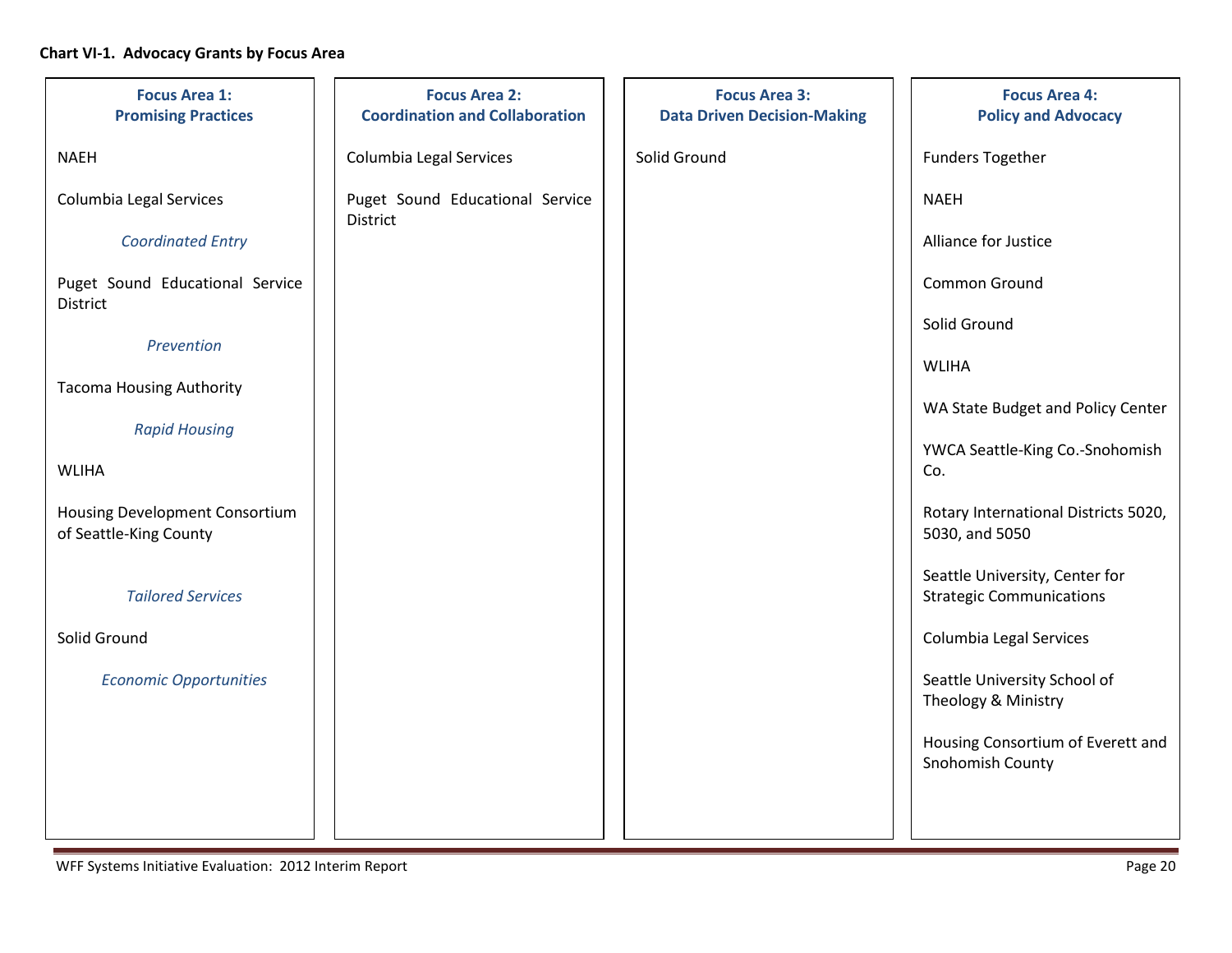

WFF Systems Initiative Evaluation: 2012 Interim Report **Page 21** All and the United States of Page 21 Page 21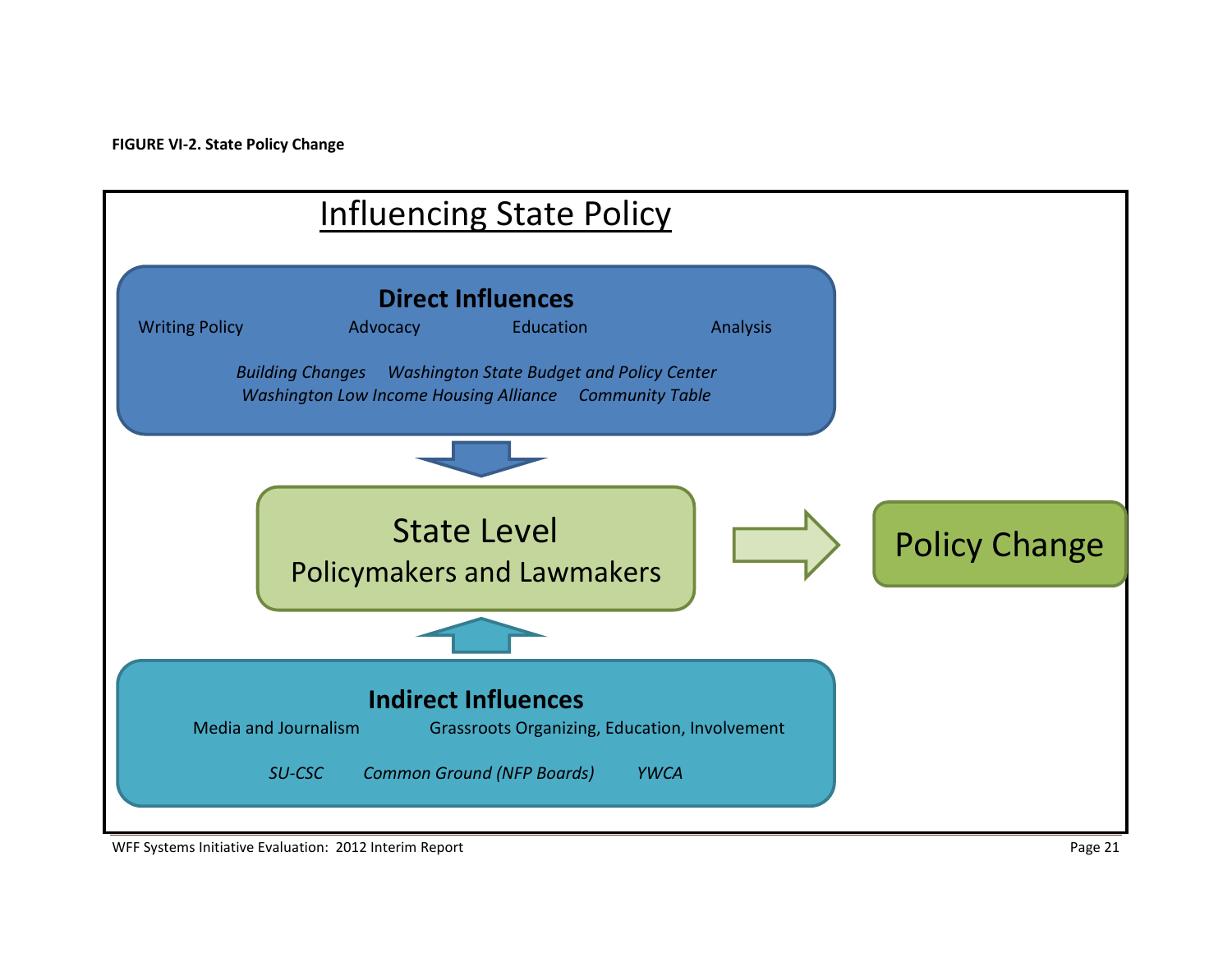#### **Examining the Impact of the Advocacy Activities**

As noted, the Foundation and Building Changes have implemented a variety of efforts under the general rubric of advocacy aimed at building awareness and support among policymakers and key third parties about emerging strategies to end family homelessness, a sense of shared accountability, and a broad base of support for reallocating existing resources and promoting new sources of funds. Over the course of the evaluation, we will examine the impact of these efforts both individually and in concert, as well as how they work to support the work in the demonstration counties. At this stage in the evaluation, we can begin to assess the extent to which these efforts are aligned with these three desired aims and the extent to which any have been achieved.

#### **Building Awareness and Support**

Many, if not most of the efforts, that the Foundation and Building Changes has implemented in this general area of advocacy has had the goal of increasing the visibility of the Initiative, the needs of homeless families, and the need for system reform. A twin goal is that by increasing awareness and understanding of the issue, the Initiative can garner support for its work.

The meetings with government officials at all levels have been the major vehicle to educate them about the Initiative and how they can provide support. Many of the grants funded to advocacy partners, in particular, have had a central focus on increasing public awareness of family homelessness. The Foundation has had a strong emphasis on building awareness and support for the Initiative itself, as well as an emphasis on making the public aware of the problem of family homelessness and how it can be reduced and eradicated.

The evaluation is not designed to assess broad community awareness created by this effort or the extent to which there is growing support for the Initiative at this level. At the stakeholder level, evidence of increased awareness of State and local officials has come through our interviews and meetings with them in which heads of agencies and others working at policy levels report increasing understanding of what the Initiative entails and what it is designed to accomplish.

With respect to the advocacy grants, the multiplicity of efforts as well as the targeting of a variety of sectors and different levels within those sectors appears to be well-positioned to create awareness and in turn support. The advocacy agenda, however, is very broad and not well tied into the work of the counties. A concern voiced by several we interviewed, especially those responsible for implementing the county efforts, is that they are not aware of these efforts and are not clear how they are designed to support their work on promising practices. It was also noted that the work feels opportunistic and may create shifts in the Initiative that do not allow earlier efforts to take hold.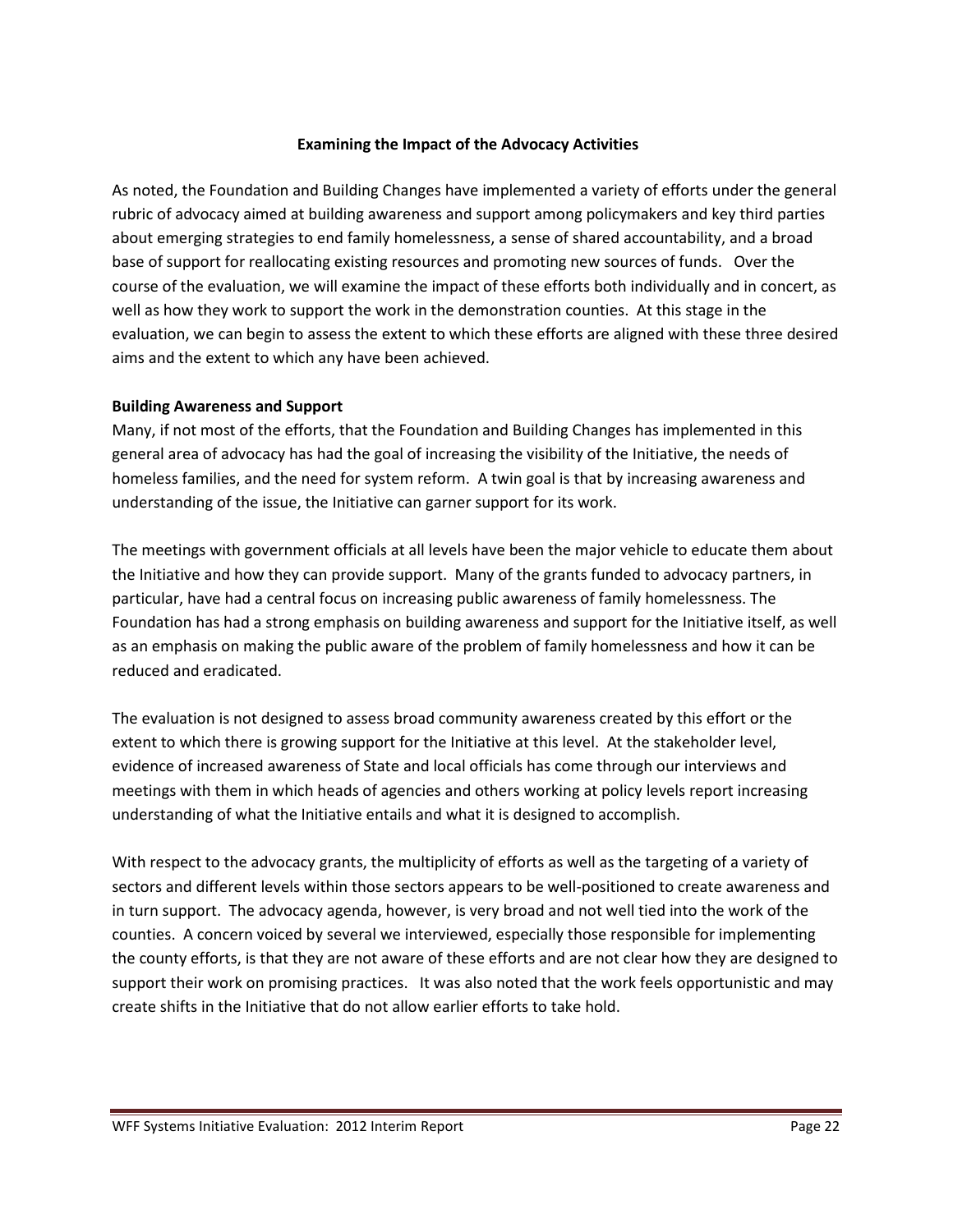#### **Developing a Shared Sense of Accountability**

Several strategies are specifically designed to promote and create a shared sense of accountability among those involved in the Initiative. The learning trips, in particular, help to create a sense of "we are all in this together" and how efforts can be coordinated and combined to tackle the problem. Almost all with whom we spoke who have participated on a visit noted that these trips were useful in bringing ideas to their attention and in helping stakeholders bond together and understand each other's' activities. Attendees noted that the trips helped in the development of plans to support the Initiative locally, but there was some concern that the communities visited are quite different than their own and thus present some challenges in understanding how practices can be replicated.

The work that is weaving together housing with child welfare has engaged leaders at the state level in the Children's Administration to work with leaders in the housing authorities, Building Changes, and others to focus on the segment of homeless families who are served by child welfare and would benefit from supportive housing programs. The intersection of housing and child welfare has grown into a continuing area of work within the Initiative, particularly at the State level. The local leaders are primarily from the housing authorities, and the work is starting to weave into the implementation plans of the individual counties.

Similarly, the work of a variety of leaders involved in the HMIS and other data efforts through the Data Solutions Workgroup has helped to create an understanding of how their combined efforts can improve the ability to track changes in the homeless family population, as well as their needs and services received. These efforts have been integrated with each county's work with improving HMIS to support the implementation of coordinated entry systems.

#### **Building a Broad Base of Support for Reallocating Resources and Promoting New Resources**

A key desired outcome from the advocacy efforts is to not only create awareness of the problem of family homelessness and to gain support for change, but to actually spark change at the policy and practice levels that can ultimately lead to reduced homelessness. This work almost always entails reallocating existing resources or obtaining new resources dedicated to the change. The work on repositioning the transitional housing created under Sound Families as supportive housing for homeless families involved in the child welfare system is a prime example of direct work in progress that could result in reallocation of existing resources. Similarly, the legislative efforts by Building Changes that resulted in the passage of state legislation allowing telephonic consent for Homelessness Management Information Systems (HMIS) data collection also helps to garner support for new resources as well as reallocation of existing resources. Being able to collect data over the phone for the HMIS provides for a more open coordinated entry process, which in turn provides for a more complete understanding of those in need and the resources needed to meet those needs.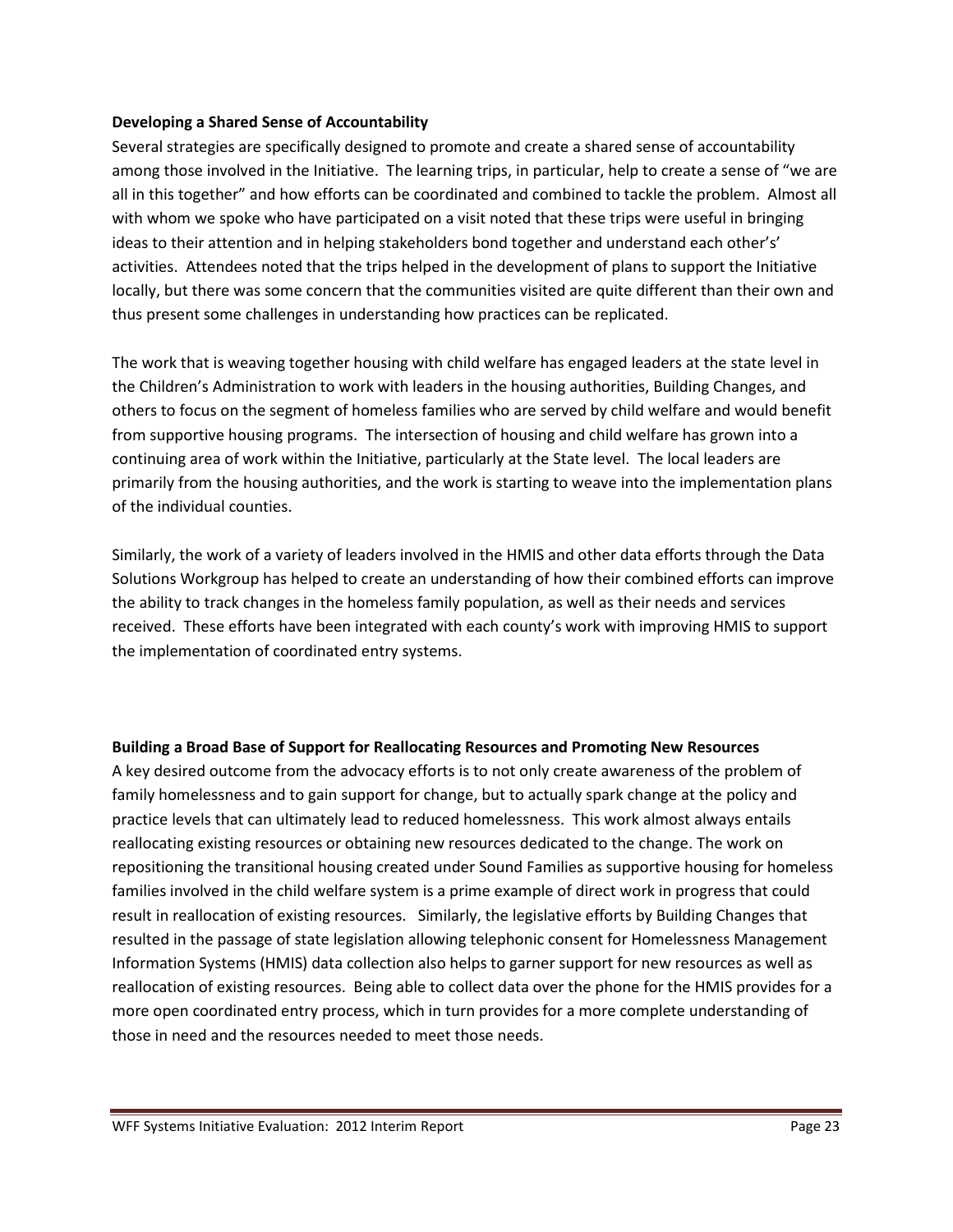At the local level, the funders group in each county was established as a main vehicle for more coordinated funding for homelessness along key system priorities. The King County funders' group, in operation prior to the Initiative, has been identified as the main leadership body in homelessness in that county and effective in determining funding priorities. It is viewed as having considerable power. The funders' groups in Pierce and Snohomish counties are much newer and have not yet been identified as a key vehicle for leadership in their communities. At the national level, Funders' Together represents a vehicle for aligning the support of the philanthropic community in this arena.

Several stakeholders singled out a couple of specific activities as not providing the clout they may otherwise have if implemented differently. The WFF Leadership Committee, for example, is generally not viewed as a central leadership body in the state for homelessness and its work, largely confined to the meetings, has not resulted to date in stimulating any policy changes or investments. It was noted that it meets too infrequently and is too large to be a body that can direct or lead change.

The meetings with local school districts to explore strategies that would strengthen connections between local school districts' McKinney Vento requirements and homeless service providers were also noted as not being as helpful as they might be if structured differently. They were viewed as focusing on issues that have been discussed for years and tied into legislation that has been on the books and unlikely to change. Much of the discussion was described as "reinventing the wheel". There was a concern that the right people were not at the meeting to provide the assistance needed and that those leading the meetings were not those with the homeless expertise that have been engaged in best practices.

#### **Summary**

The purpose of the current report is to outline and describe the advocacy efforts in place and how they are being implemented. In the short run, the projects are intended to create awareness of, and support for, the Initiative in each of the counties; increase the Initiative's visibility at all levels; and engage partners from other sectors and systems in the issue of family homelessness at all levels. Preliminary evidence suggests that awareness, support, and engagement are being created, especially from some activities such as Learning Trips.

Over time, the evaluation will track if and how these efforts influence changes in the systems, such as increased coordination and braiding of funding; realignment of funding, legislation, and policy; leveraged private and public funding; shared accountability across sectors and systems; and in turn, increased prioritization of family homelessness as an issue in the three counties. Longer-term desired outcomes stemming from these efforts include greater resources for housing and services, increased access to housing subsidies and entitlements, dedicated public funding for the key practices related to the pillars, increased flexibility and coordination of funding, and new and expanded sources of funding.